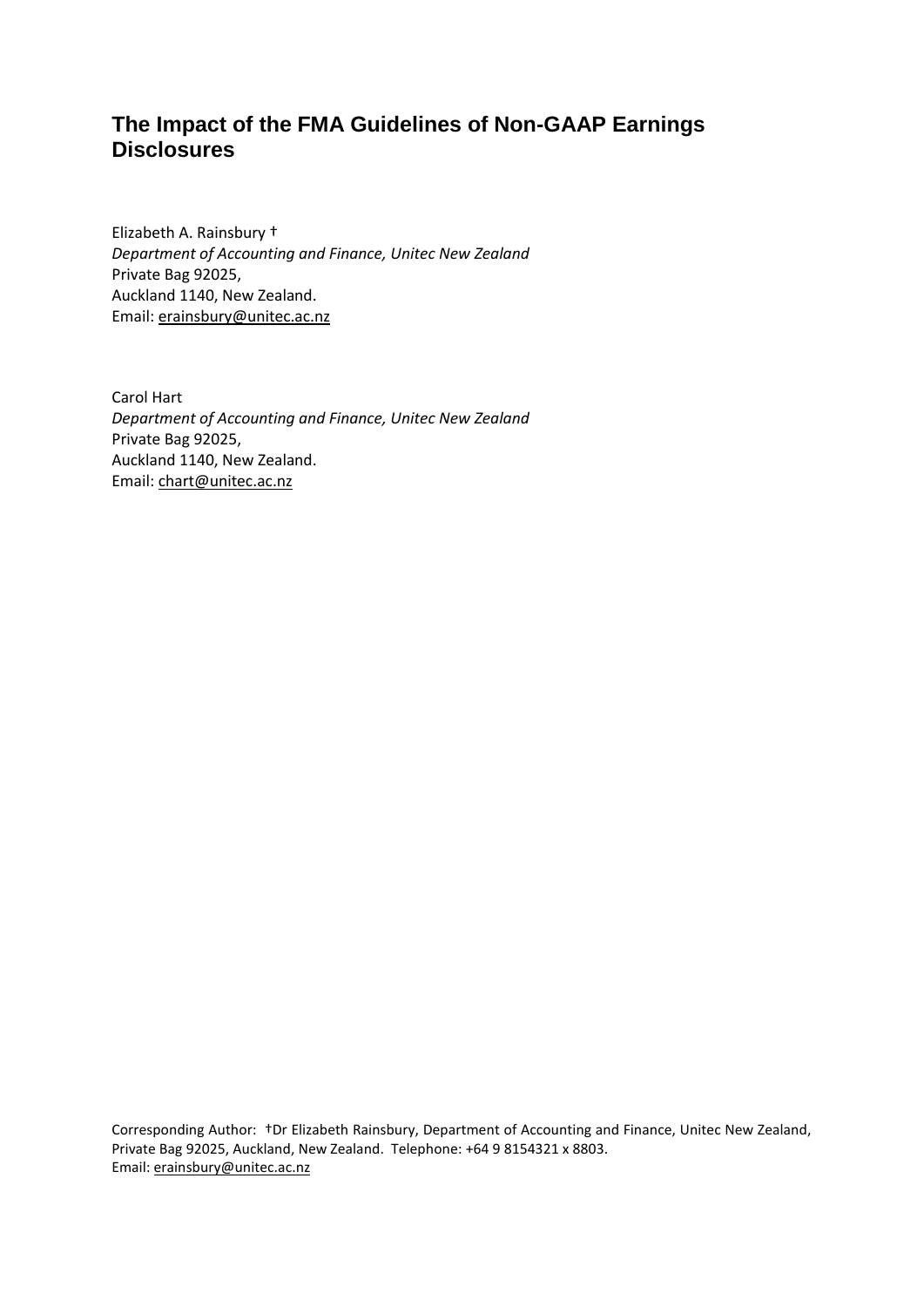#### **1.0 Introduction**

This paper investigates whether disclosure guidelines issued by the New Zealand Financial Markets Authority changed the non-GAAP reporting policies of New Zealand companies. Financial markets authorities were concerned that company managers might use non-GAAP financial measures to mislead users. The New Zealand Financial Markets Authority responded in 2012 introducing guidelines that were to be applied from 2013. The guidelines (FMA 2012) were intended to reduce the potential non-GAAP information to be misleading by ensuring that they: (1) are not given undue prominence in investor communications, (2) are reconciled to the audited financial information, (3) are calculated consistently from period to period and is unbiased (FMA, 2012).

Prior research in the United States has examined the impact of regulation on the reporting of non-GAAP earnings. Studies have shown that the impact of SEC regulations implemented in 2003 improved disclosure practices and led to less mispricing of securities (Marques 2006, Entwistel, Feltham and Mbagwu 2006). In this paper we assess the consequences of guidelines in lieu of regulation. We examine whether there was a reduction in the frequency of the reporting of non-GAAP earnings and whether the quality of disclosures improved. It is the first study to provide evidence on the response by New Zealand listed companies New Zealand Financial Markets Authority guidelines. The study also adds to a very small body literature assessing the impact of guidelines rather than regulations on non-GAAP reporting. We find that there has been little change in the disclosure practices of New Zealand listed companies. We note with concern the frequent prominence given to non-GAAP earnings in preference to audited statutory profit.

The next section we compare some different approaches taken by capital market regulators to mitigate the risk that company managers might use non-GAAP earnings measures to mislead market participants. It also summarises empirical evidence on the impact of the use of regulations (in the United States) and the use of recommendations (in Europe) on non-GAAP disclosure practices. Section Three explains the research questions and Section Four provides a description of the sample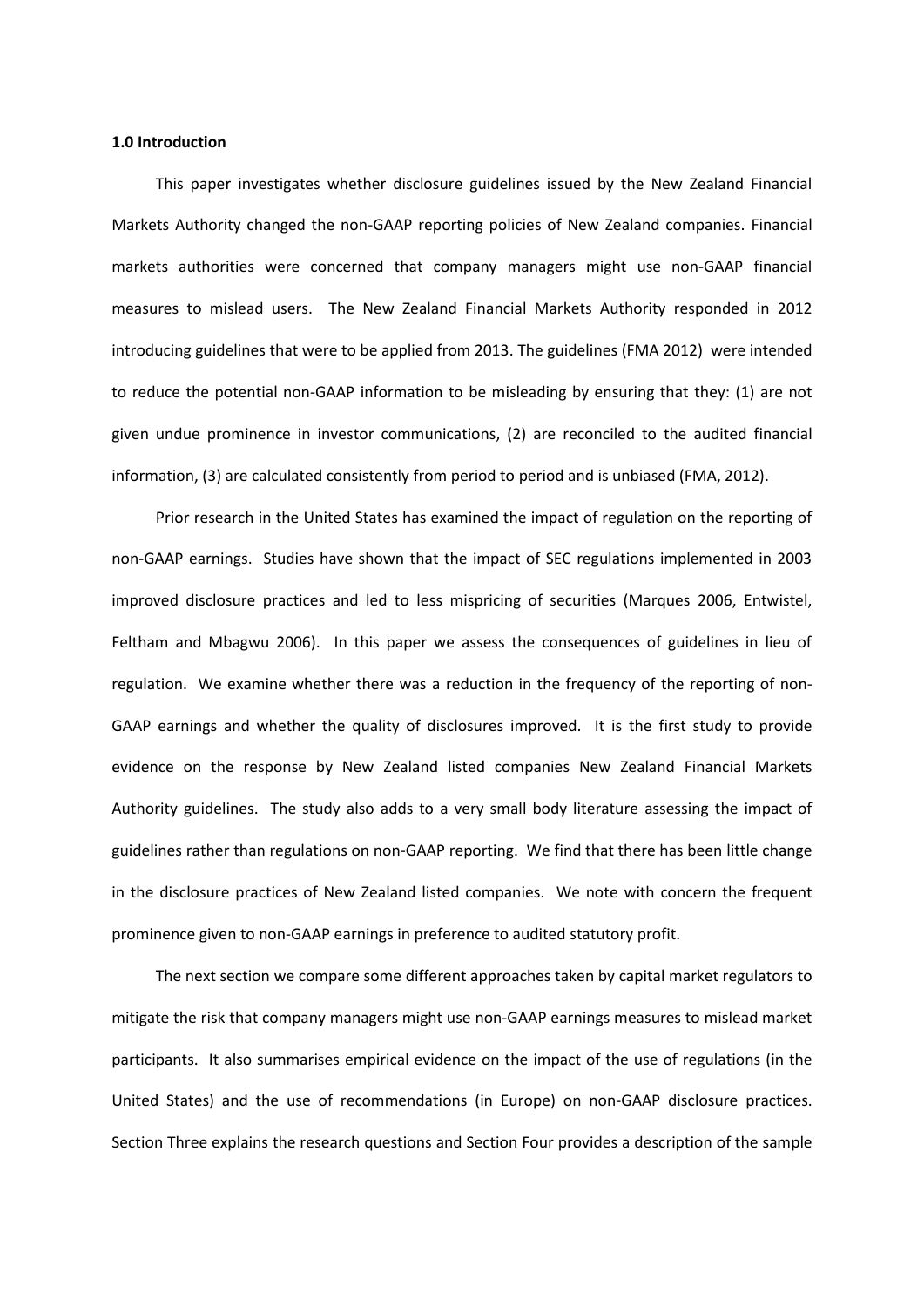sample and research design. The results are presented and discussed in Section Five while Section Six provides our conclusions derived from the results.

#### **2. Literature Review**

#### *Background*

There are two competing motives to explain managers' behaviour to disclosure of non-GAAP earnings. The first is that managers disclose non-GAAP as a means of communicating information about (or signalling) firm performance (Bhattacharya *et al*. 2003, Brown and Sivakumar 2003, Bowen, *et al*. 2005; Lougee and Marquardt 2004). An alternative explanation is that manager's report opportunistically, using non-GAAP earnings to convey a more favourable impression of reported earnings as a way of influencing users' perceptions of managerial performance (Bhattacharya *et al.*, 2004, Bowen *et al.* 2005). An example is managers excluding expenses when doing so allows them to meet earnings benchmarks (Black and Christensen, 2009 and Doyle, Jennings and Soliman, 2013). However, non-GAAP measures are calculated in different ways by companies and are not audited.

#### *Regulation*

Regulators and professional accounting bodies have raised concerns about the use of alternative performance measures reported outside the audited financial statements in press releases and other documents (McLaughlin, 2010; FMA, 2011). Regulators acknowledge that while NGE may provide useful information to users there is also the potential to mislead them (FMA, 2011, 2012). In order to maintain market confidence various regulators have introduced regulations, recommendations or guidelines for issuers to follow when disclosing non-GAAP earnings.

In the United States the Sarbanes Oxley Act 2002 required the Securities and Exchange Commission (SEC) to address NGE disclosures. SEC Regulation G (SEC, 2003) was issued and made effective from March 2013. The regulation requires that where a firm publicly discloses information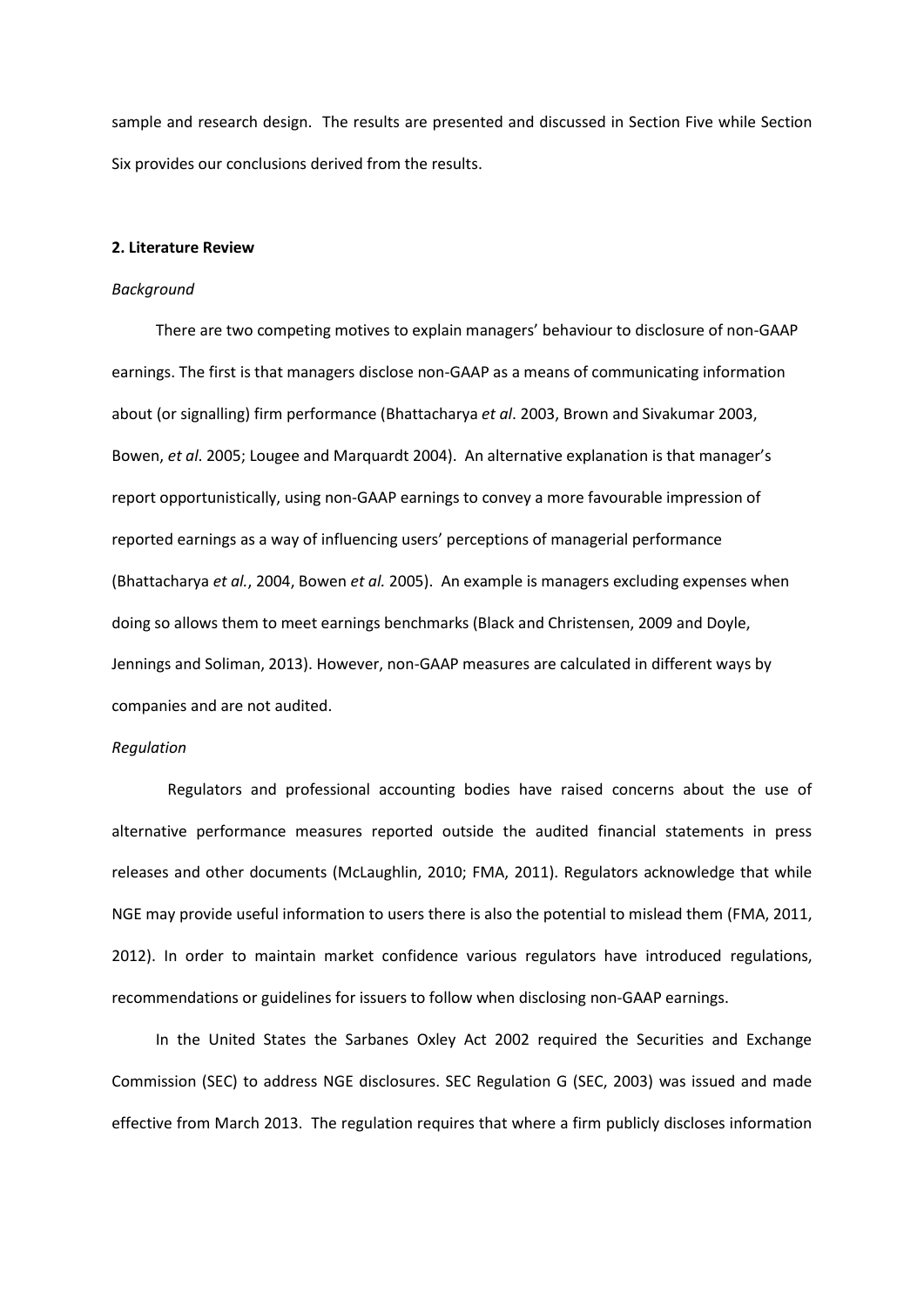that includes a non-GAAP financial measure that it must provide (1) a directly comparable GAAP measure; and (2) reconcile the differences between the non-GAAP measure and the GAAP measure.

Where such information is filed with the SEC firms must also give reasons why management considers the non-GAAP information is useful to investors and additional purposes for which the financial measure is used.

In Europe governing non-GAAP earnings reporting best practice recommendations were issued by the Committee of European Securities Regulators1 (CESR) in 2005. The recommendations outline that pro forma earnings measures should be defined and the differences between the statutory and pro forma measure be explained.

Currently the European Securities and Markets Authority (ESMA) (2014) is revising the guidelines and undertaking a consultation process. The guidelines are intended to be mandatory. ESMA acknowledges that alternative performance measures (APMs) are often used by issuers to enable users to better understand the business, its underlying drivers and impact of external influences. ESMA identifies problems with disclosures including difficulties in reconciling the information. APM definitions are not always provided or applied consistently. They also suggest that APMs are used in a biased manner in reporting on performance.

The revised guidelines are aimed at making the APMs relevant, consistent and comparable. All APMs used are to be defined and applied consistently along with an explanation of their relevance for users. APMs have to be reconciled to the financial statements and comparative figures from precious periods provided. APMs are to be presented with less prominence that GAAP measures.

There are currently no regulations with respect to the disclosure of non-GAAP earnings in Australia and New Zealand, but both countries have guidelines. Australian listed companies are encouraged to follow guidelines issued by the Australian Institute of Company Directors and the Financial Services Institute of Australasia (2009). In addition, the Australian Securities and Investment Commission (ASIC) (2011) Regulatory Guide 230 requires that non-GAAP earnings

 $\overline{a}$ 

 $1$  Now reformed as the European Securities and Markets Authority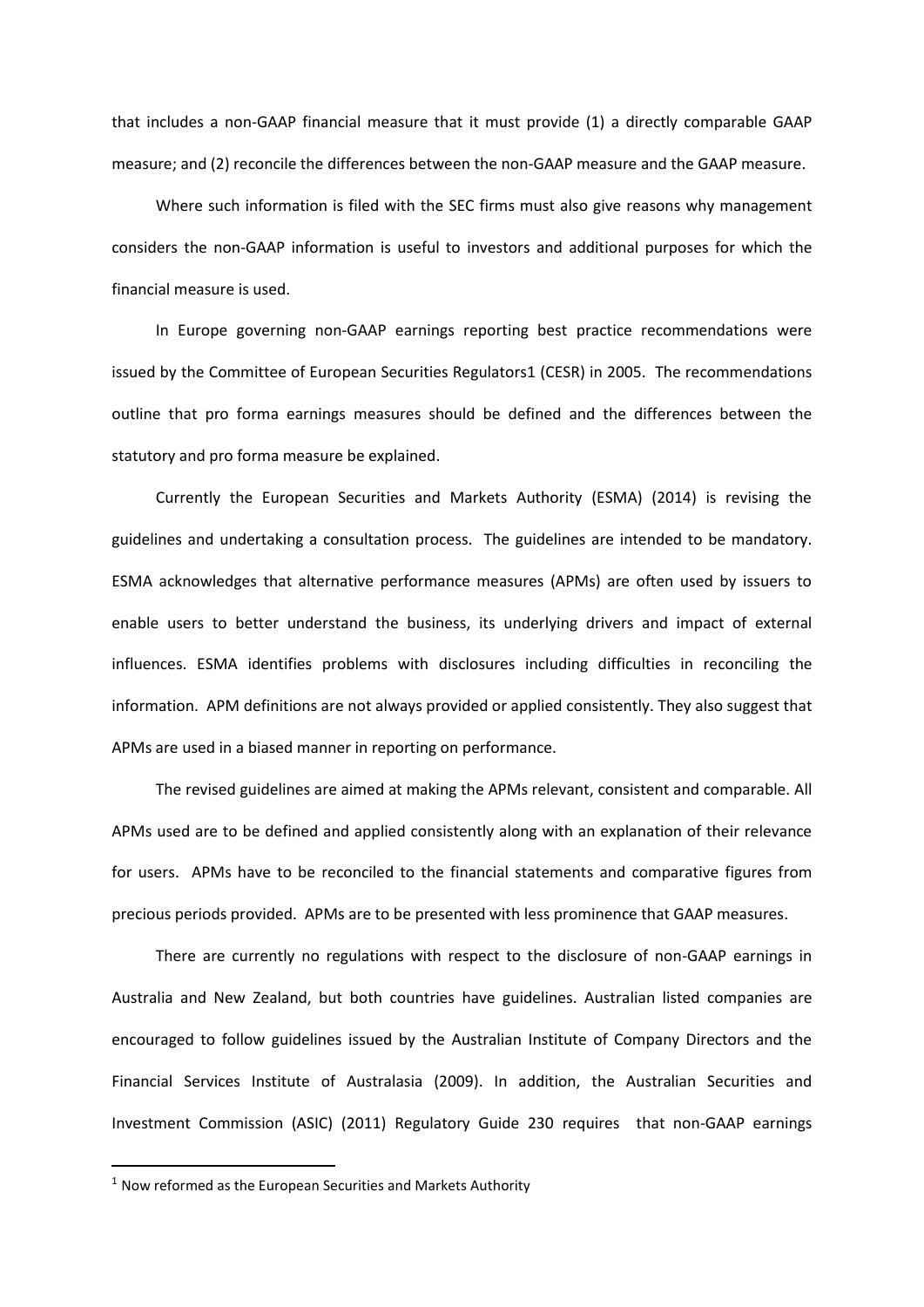should not be included in the statutory financial statements but only in the notes to those financial statements when it is necessary to give a true and fair view. Non-GAAP earnings are permitted in other communications such as directors' reports, press releases and analyst briefings but they must not be misleading or be given greater prominence than GAAP financial information. A reconciliation between non-GAAP earnings and GAAP earnings would also be required along with explanations of the adjustments. Consistent with the ESMA proposed guidelines the measures have to be prepared consistently from period to period and comparative figures provided.

In September 2012, New Zealand's FMA released a guidance note on disclosure of non-GAAP financial information for issuers, their directors and preparers of financial information. The guidelines set out expectations on the use of financial information in corporate documents and require a reconciliation between NGE and GAAP earnings along with explanations of the adjustments. The guidance note covers the definition of what the FMA considers as non-GAAP information. It also includes disclosure requirements to reduce the risk that the information may be misleading to users. Ten disclosure requirements are listed in the guidance note and are summarised in Table 1.

| <b>Criteria</b> |                                 |                                                                       |
|-----------------|---------------------------------|-----------------------------------------------------------------------|
| 1.              | Directors justification         | Directors must provide a statement of why the non-GAAP information    |
|                 |                                 | is useful to investors.                                               |
| 2.              | Lack of prominence              | Non-GAAP information must not be disclosed in such a way to give it   |
|                 |                                 | undue prominence, emphasis or authority                               |
| 3.              | Labelled                        | Non-GAAP information has to be labelled to clearly differentiate it   |
|                 |                                 | from GAAP information.                                                |
| 4.              | Narrative explanation of        | How the non-GAAP financial information is calculated must be          |
|                 | calculation                     | explained                                                             |
| 5.              | <b>Reconciliation with GAAP</b> | A reconciliation of non-GAAP and GAAP information is to be disclosed. |
|                 | financials                      | Significant adjustments need to be disclosed separately and linked to |
|                 |                                 | the financial statements or an explanation of how it is calculated.   |
| 6.              | Consistent approach             | A consistent approach to the calculation of non-GAAP information is   |
|                 |                                 | to be applied. Any changes in approach have to be explained along     |
|                 |                                 | with the financial impact of the change.                              |
| 7.              | Non-GAAP adjustments            | Comparative information to also be adjusted                           |
| 8.              | Unbiased                        | Non-GAAP adjustments should not over(under) state good(bad) news.     |
| 9.              | Use of term "one-off"           | Non-GAAP adjustments are not be referred to as "one-off" if they      |
|                 |                                 | have occurred in the past and are likely to occur in the future.      |

**Table 1 Presentation of non-GAAP information**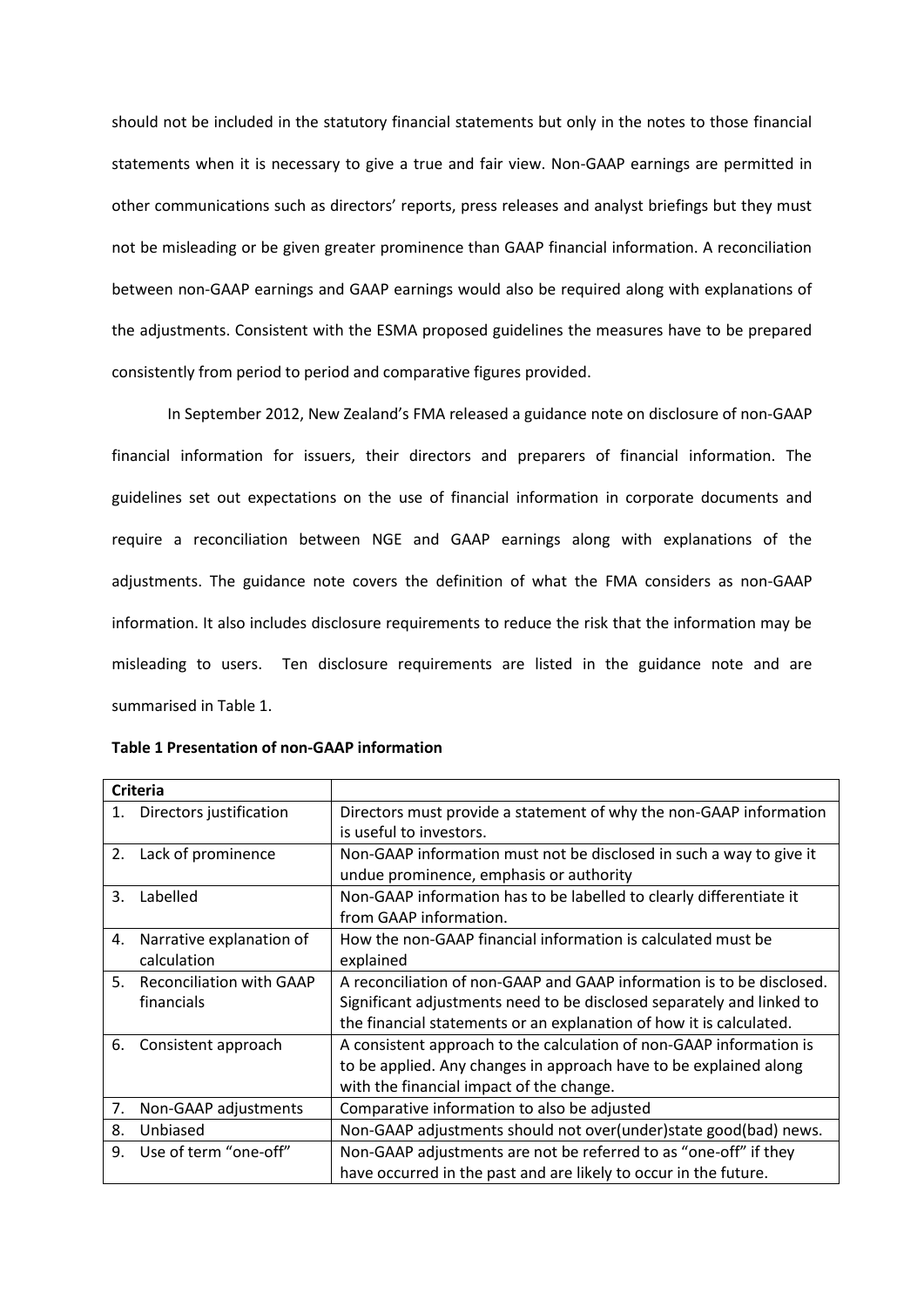| 10. Derived from audited or | A clear statement is to be made if non-GAAP financial information is |
|-----------------------------|----------------------------------------------------------------------|
| reviewed financial          | I obtained from audited or reviewed financial statements             |

#### *Impact of Regulation G in the United States*

In the United States the introduction of disclosure regulations resulted in an initial reduction in the disclosure of non-GAAP earnings (Marques, 2006, Entwistle, Feltham and Mbagwu, 2006) Research studies also find that companies reduce the use of reporting non-GAAP earnings higher than GAAP earnings (Entwistle, Feltham, and Mbagwu, 2006)), less likely to reach analyst forecasts (Heflin and Hus, 2008) and less emphasis to discussing non-GAAP earnings in press releases (Entwistle, Feltham and Mbagwu, 2006).

The quality of items excluded from non-GAAP earnings is found to improve after regulation, with items excluded being more transitory than core items (Kolev, Marquardt and McVay, 2008). Investors reaction to non-GAAP earnings is higher in the post regulation period indicating that they have more confidence in the reporting, but they are more sensitive to aggressive (benchmarking beating) non-GAAP earnings reporting (Black, Black, Christensen and Heninger, 2012).

Overall the research indicates that the regulations improved disclosures in ways that are unlikely to mislead investors. However, there is still evidence of opportunistic behaviour (Baumaker, Biggs, McVay and Pierce, 2014).

#### *Impact of European Recommendations*

Hitz (2010) examines the impact of the European recommendations on proforma earnings disclosures in press releases from 2005-2006 for a sample of listed companies on the Frankfurt Stock Exchange, finding that the recommendations had little impact on disclosure practices and that the transparency of adjustments to earnings was low. In contrast, Aubert and Grudrutski (2014), using a sample of companies listed on the Euro STOXX Fixed Index, find that high quality reconciliations reduce the impact of mispricing of securities associated with pro forma disclosures.

#### *Impact of Australian Guidelines*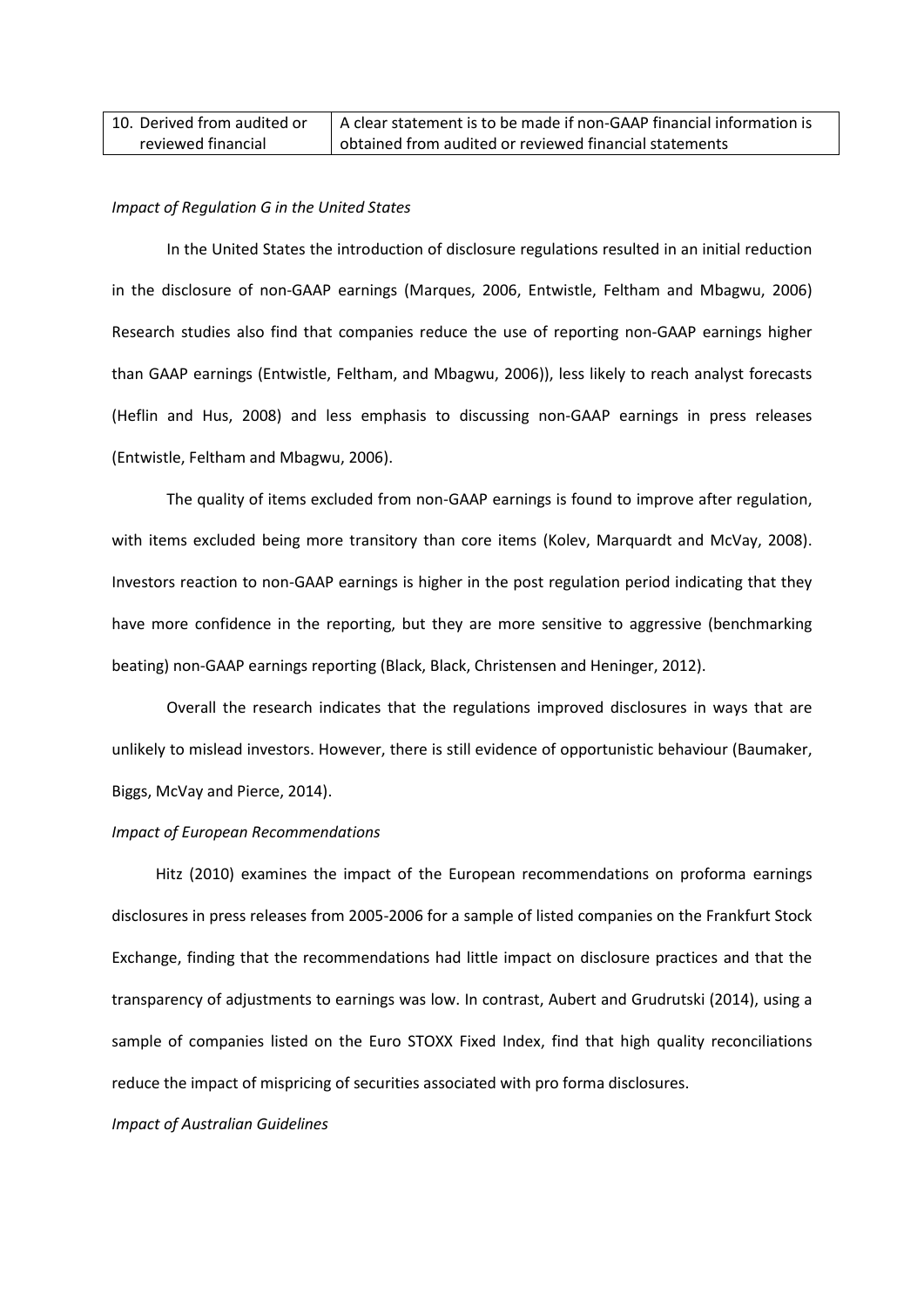Cameron et al. (2012) focus on the reporting of non-GAAP earnings in the annual report prior to the ASIC guidelines. They compared the relative emphasis given to GAAP versus non-GAAP earnings among Australian firms over the three year period 2007-2009 prior to the implementation of the guidelines. They found that many companies emphasise proforma earnings in preference to statutory profit and in sixty per cent of cases proforma earnings was higher. They conclude that "impression management" is the most common motivation for managers to emphasise non-GAAP earnings. To date no research is available on the impact of the ASIC guidelines.

#### **3. Research Questions**

The FMA guidelines do not prohibit the disclosure of non-GAAP earnings but establish when they should or should not be disclosed and how non-GAAP earnings should be presented to ensure the information is not misleading (FMA, 2012). The introduction of the guidelines and monitoring by the FMA may discourage firms from making non-GAAP disclosures. The first research question is:

#### **Research Question 1**

Does the number of New Zealand listed companies disclosing non-GAAP earnings decline from 2012 to 2013?

The FMA guidelines are issued to avoid misleading investors. The potential to mislead may results from non-GAAP earnings being used to increase earnings, smooth earnings and to meet earnings benchmarks strategic earnings benchmarks (Black and Christensen, 2009, Barth et al., 2012). Given the FMA's intention to monitor disclosures it is expected that there will be a reduction in the number of firm using non-GAAP earnings to achieve strategic earnings benchmarks. The second research question is.

#### **Research Question 2**

Does the number of New Zealand listed companies disclosing non-GAAP earnings to meet strategic earnings benchmark decline from 2012 to 2013?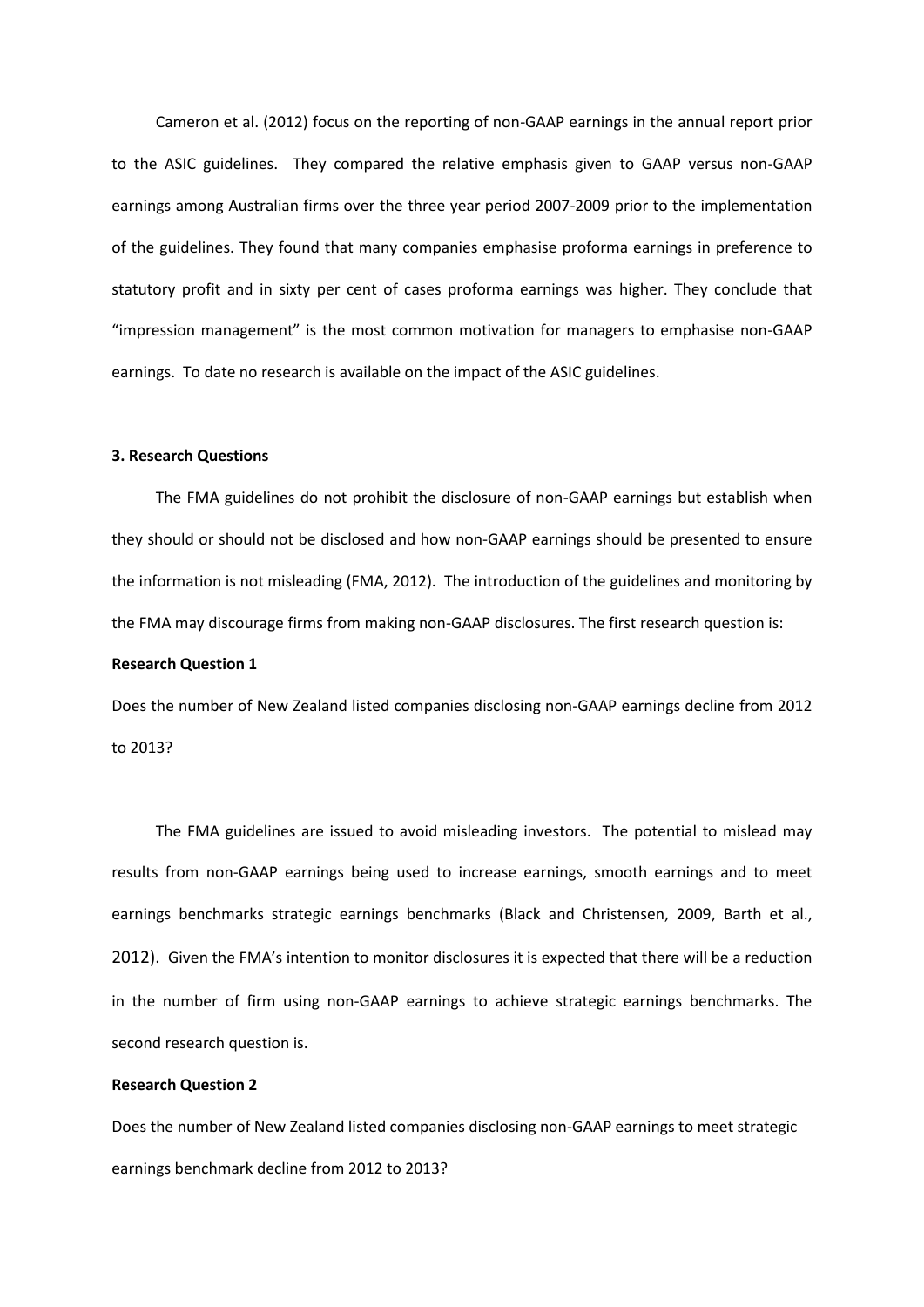The FMA guidelines cover disclosure of non-GAAP earnings in annual reports (excluding the financial statements), market announcements, and presentations to analysts or investors. The FMA provides guidance on ensuring the disclosures are not misleading as summarised in Table 1. The third research question considers if the guidelines improve the quality of disclosures.

#### **Research Question 3**

Does application of FMA guidance on presentation of non-GAAP information in annual reports, improve from 2012 to 2013?

#### **4. Sample and Research Method**

The FMA guidelines (2012) were effective for non-GAAP financial information disclosures from 1<sup>st</sup> January 2013. The population consists of all firms listed on New Zealand's stock exchange the NZX in 2013, the year of the introduction of the guidelines. The annual reports of each of the firms are examined to identify instances of non-GAAP reporting.

The sample is all firms that reported non-GAAP earnings in 2013 and 2012 so that the impact of the FMA guidelines on NGE disclosures can be examined. Only the year 2013 is selected to analyse any changes in disclosures as a longer time series may be impacted by a number of other factors (Heflin and Hsu, 2008).

Table 1 summarises the 2013 and 2012 samples.

#### [Insert Table 1]

The annual reports are examined for the sample of companies 2012 and 2013. Non-GAAP reconciliation data is hand collected from the reports to record the difference between GAAP and non-GAAP earnings and the differences between them. The frequency of NGE reporting and the nature of non-GAAP adjustments are compared. In addition non-GAAP earnings are compared with strategic benchmarks.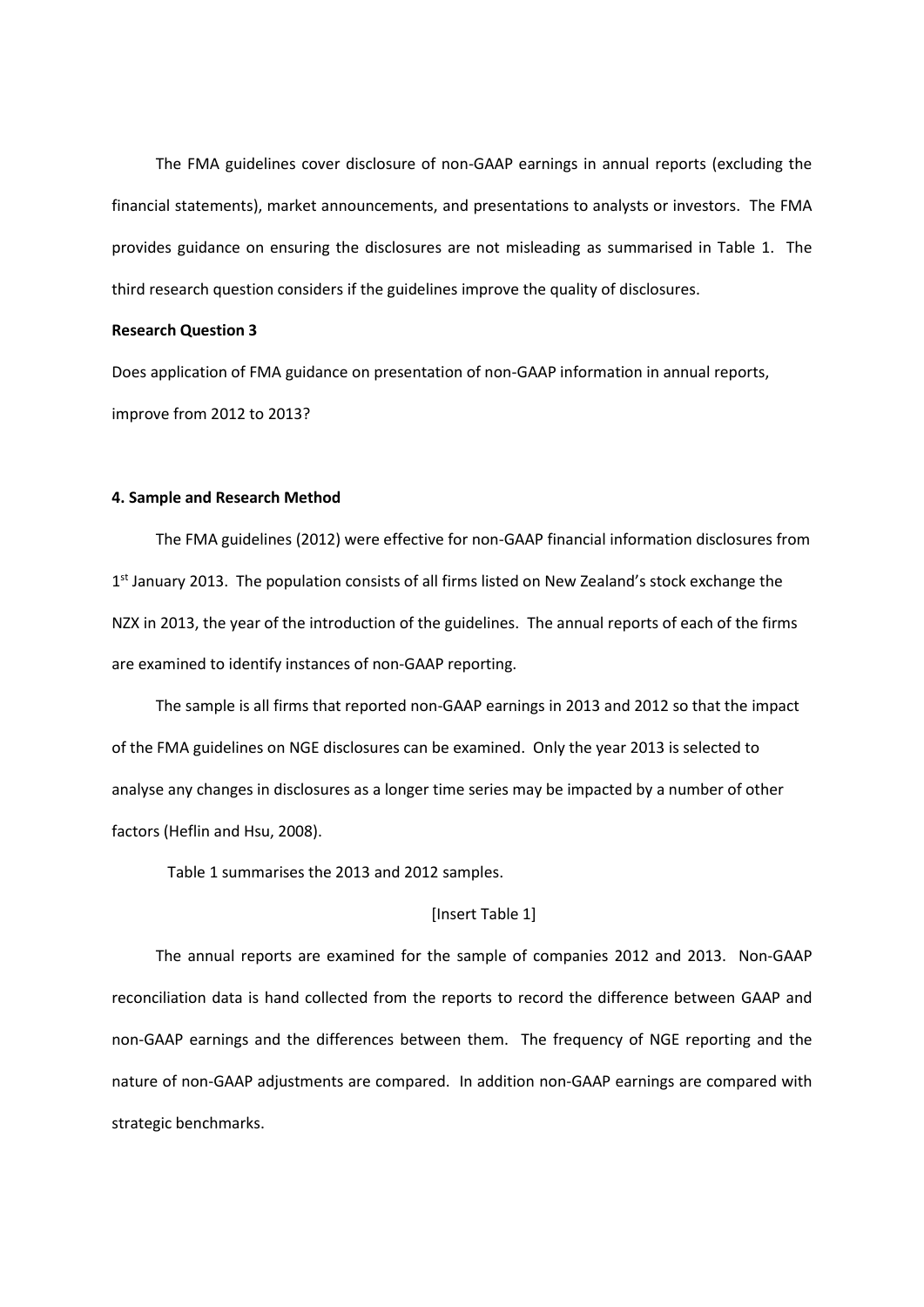The quality of disclosures in annual reports is measured against the FMA guidelines using a quality index. Disclosure indices are a valid research tool (Botosan, 1997; Hooks and van Staden, 2011) and are used widely in accounting research. However, they are also considered difficult to apply because of issues about what defines disclosure quality and that assessing disclosure quality is often context specific (Botosan, 2004). These issues are mitigated in this research study in the following ways. First the disclosure quality is defined in terms of the disclosure benchmarks, guidance notes and illustrations for presentation of non-GAAP earnings produced by the FMA. Second, although the FMA guidelines are to apply to a range of communications to investors<sup>2</sup>, we limit the context to information provided in annual reports. Third we limited the analysis to definition of non-GAAP earnings to measures which incorporate adjustments made to the statutory earnings figure – net profit after tax prepared in accordance with GAAP. References to other non-GGAP earnings measures such as EBIT and EBITDA are ignored.

A scale is used to calculate the quality score. Appendix 1 illustrates how each of the criteria in Table 1 is scored and provides reference to the research literature to support the measure. In most cases the scoring is straightforward when a binary score of 1 or zero is used. For example, in Table 1, Criterion 6 consistency, is coded 1 if a consistent approach is applied to the calculation of non-GAAP information or zero if it is not. In other cases a more complex measure is used, such as the measurement of prominence as shown in Appendix 2. An assessment scale of 1 to 5 is used; a score of 1 is given for high prominence of non-GAAP earnings such as the appearance in a headline without reference to GAAP earnings. A score of 5 is given for where the main discussion is of GAAP earnings with non-GAAP earnings having secondary importance.

All scores are moderated by two researchers and differences agreed and then aggregated to achieve a score. A high score indicates higher quality of disclosure in terms of the FMA guidance.

**.** 

 $2$  The FMA (2012) guidelines apply to non-GAAP financial information included in company information released in investor communications, other than financial statements and transaction documents.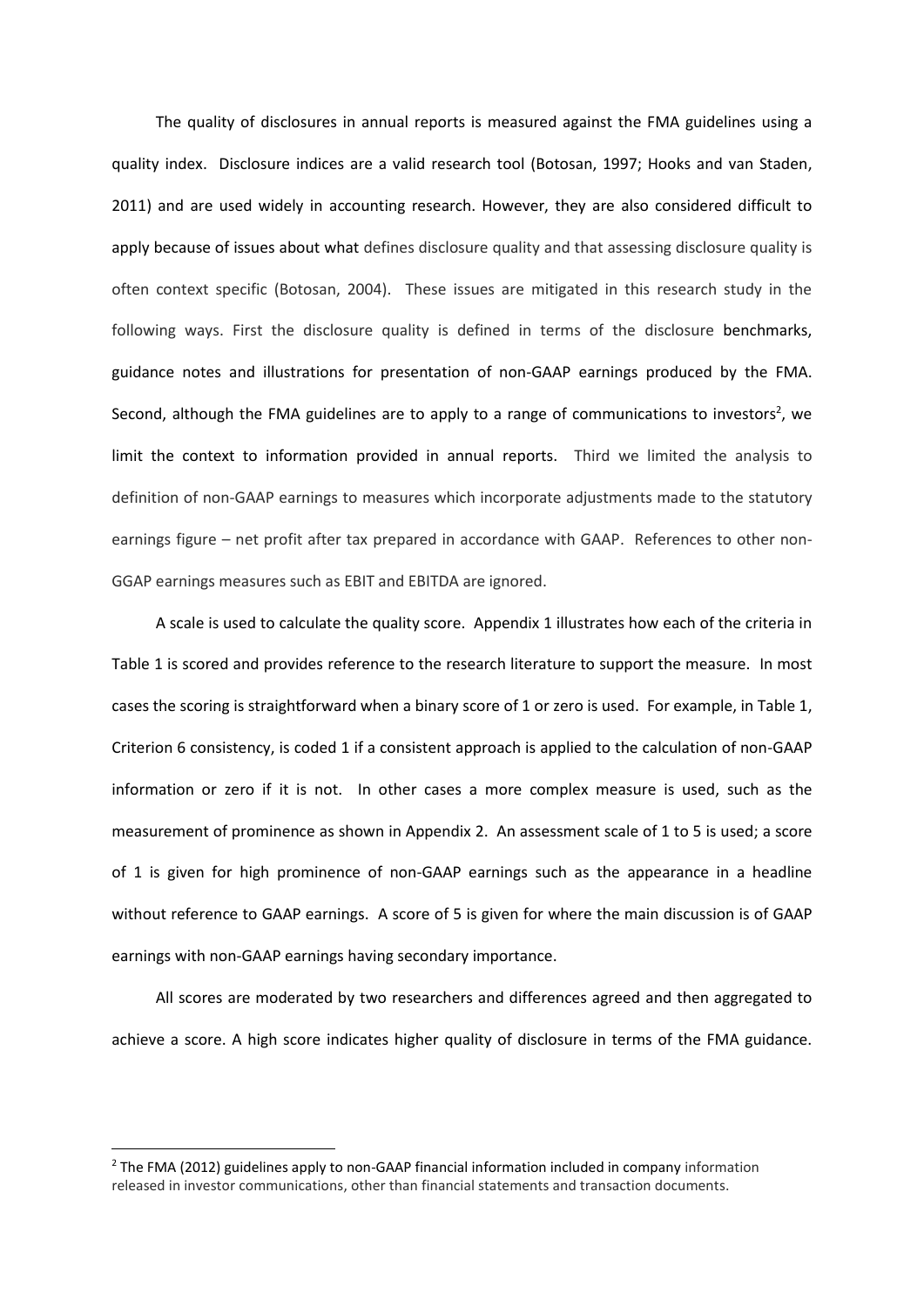#### **5. Results**

Table 1 shows the frequency of non-GAAP reporting. In 2013 24 out of 107 (22%) companies reported non-GAAP earnings and 24% (24 out of 102) in 2012. There are 24 companies reporting non-GAAP earnings in each year. Thus the Financial Market Authority Guidelines have not reduced the number of companies reporting non-GAAP earnings.

Of 24 companies reporting non-GAAP earnings in 2012, three did not report them in 2013. The 2013 companies reporting non-GAAP earnings include the 21 companies from 2012, and three additional companies including one newly listed company. Table 2 summarises the sample descriptive statistics. Companies reporting non-GAAP earnings are larger more profitable and have lower gearing compared with other listed companies. These differences are all statistically significant.

#### [Insert Table 2]

We examine if the reported non-GAAP earning are used to strategically beat benchmarks. Based on Marques (2010) four benchmarks are used: (1) non- GAAP earnings is greater than GAAP earnings (NGE<sub>t</sub> > NPAT<sub>t</sub>) (2) non-GAAP earnings reverses a GAAP loss i.e., NPAT<sub>t</sub> < 0 and NGE<sub>t</sub> > 0 (3) non-GAAP earnings is greater than the previous year's GAAP earnings but current GAAP earnings does not, i.e, NPAT<sub>t</sub> < NPAT<sub>t-1</sub> and NGE<sub>t</sub> > NPAT<sub>t-1</sub> and (d) non-GAAP earnings exceeds analysts' forecasts (AF), but current GAAP earnings does not i.e.,  $NPAT_t < AF$  NPAT<sub>t</sub> < AF. The results in Table 3 show little evidence of benchmark beating. In just over half of the companies, did non-GAAP earnings exceed audited net profit after tax (NPAT). There is only one case where non-GAAP earnings reverses a loss, four cases where non-GAAP earnings exceeds prior year earnings and NPAT does not, and seven cases where non-GAAP earnings exceed analysts' forecasts and NPAT does not.

#### [Insert Table 3]

Table 4 reports the disclosure scores for the 2012 and 2013 pro forma reporting companies. The scores range from a low of one to eight. The maximum score that can be achieved is 17. The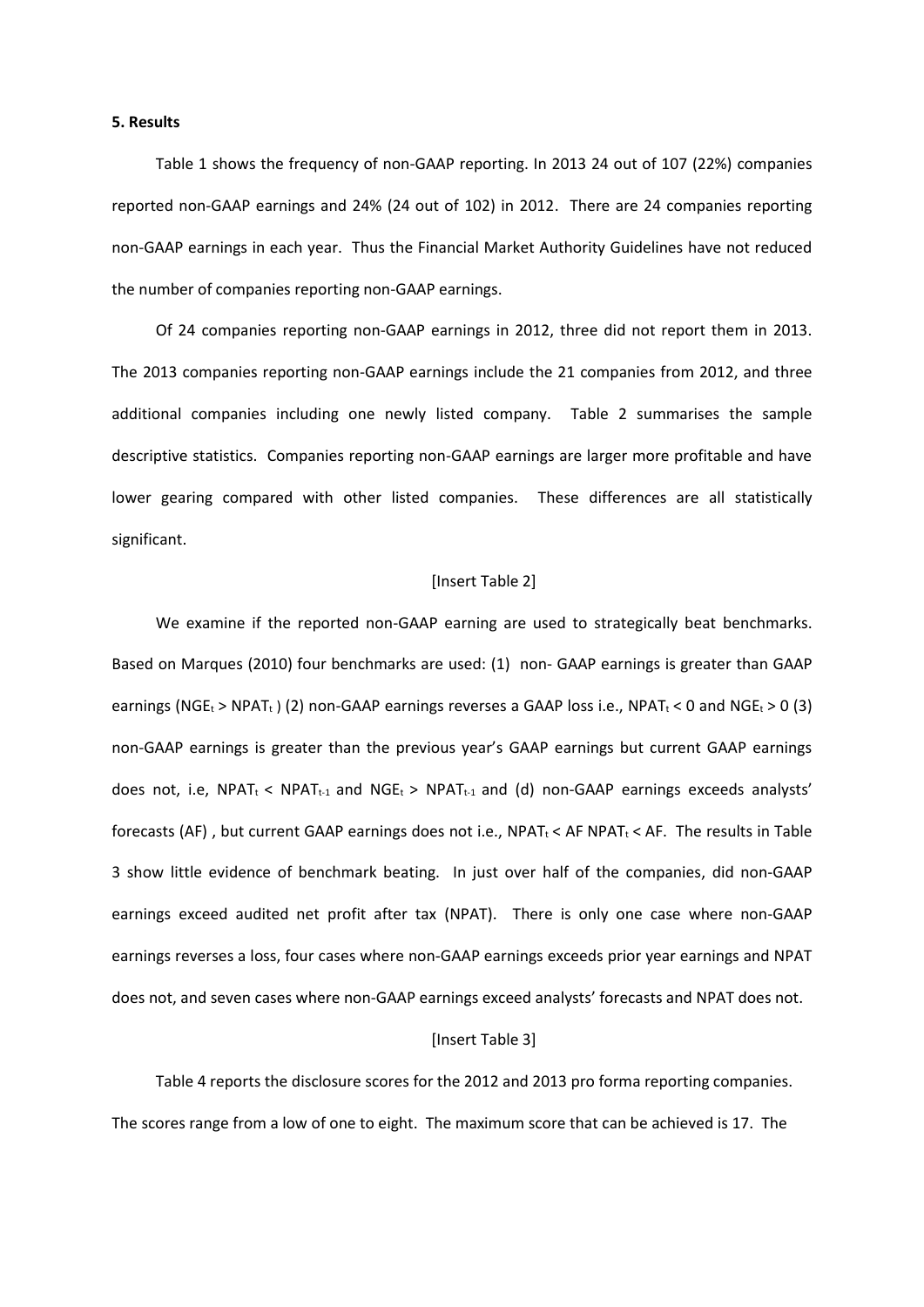mean score is 5.71in 2012 and 6.17 in 2012. The median score is six in both years. There has been a small improvement in disclosure quality but it is not significant (p value=0.11).

Table 5 gives a break-down of the scores by category. What is clearly evident is there is little change in the disclosure scores by category.

As highlighted earlier in the paper our proforma earnings focus was on adjustments to the audited net profit after tax figure. All companies label non-GAAP earnings but use a range of names. Those used are: adjusted earnings, underlying earnings, normalised earnings, net distributable income, non-recurring income, abnormal earnings and net earnings before restructuring and impairment charges. The most common used is underlying earnings followed by and net distributable income which is used by property trust companies.

Twelve out of the 24 companies (50 per cent) justified the disclosure pro forma earnings compared with 10 out 24 (42 per cent) in 2012. The most common justification is that proforma earnings are useful to investors and/or other users; five (two) times used in 2013 (2012). This was followed by non-GAAP earnings described as a better measure of operations and core business results (four (five) times used in 2013(2012) and assessing dividend distributions and debt covenant requirements (used four times in both 2013 and 2012).

In 2013 22 out of the 24 companies provided a reconciliation of net profit after tax with the pro forma earnings. The reconciliations are prepared consistently with comparatives provided with majority of the reconciliations moving from the GAAP to the non-GAAP earnings figures. However, the reconciliations are not accompanied by narrative explanations with only seven companies in 2013 that provided any form of narrative explanation; two of these were by footnote.

A concern is that in 2013 significant adjustments for 13 out of the 22 reconciliations were not linked to the financial statements. In a number of cases we could not trace the adjustments to the financial statements.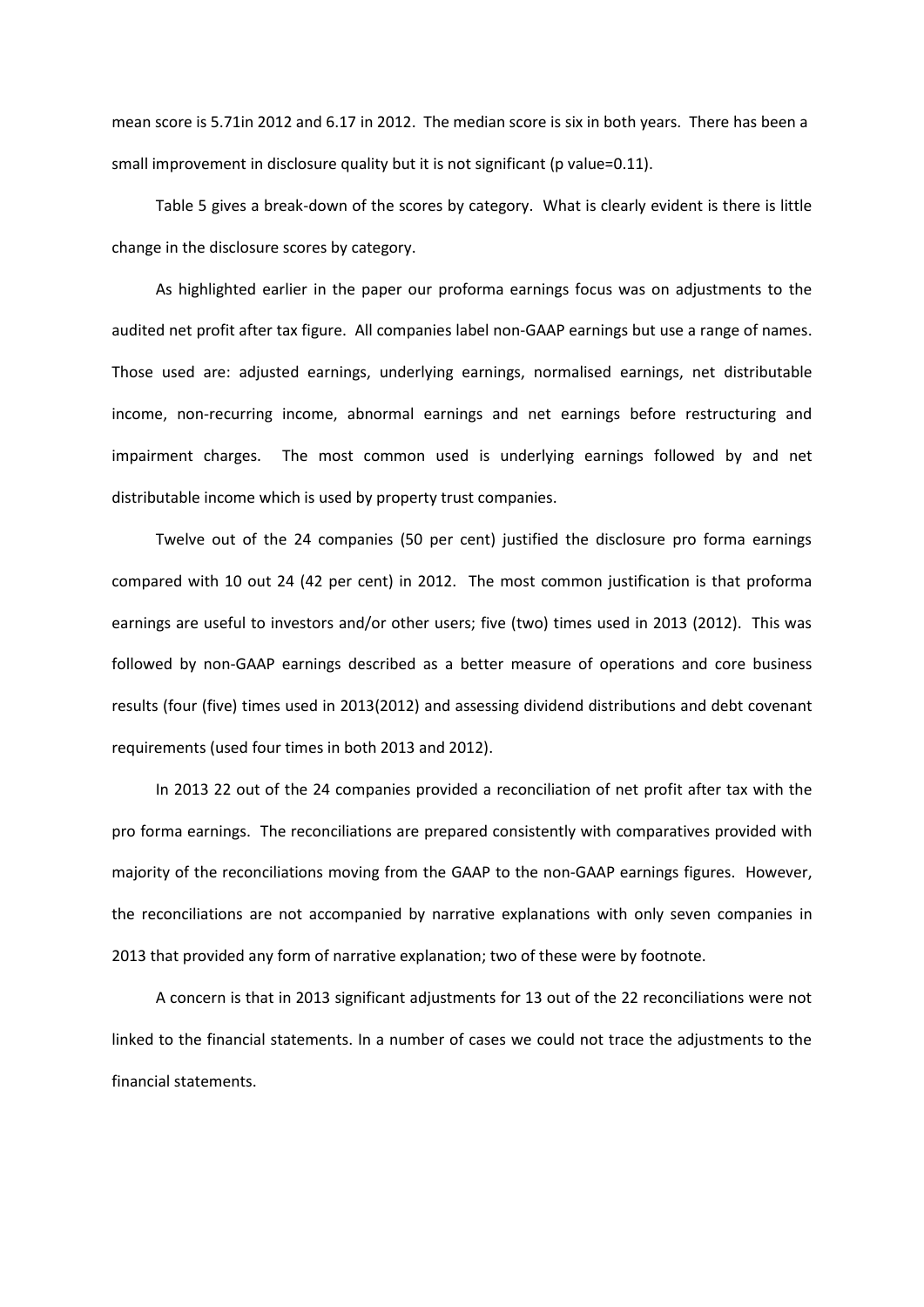The reconciliations do not give a clear statement that the non-GAAP financial information is obtained from audited or reviewed financial statements. This maybe because preparers consider that the source of information is obvious.

Of concern is the prominence given to non-GAAP earning by companies. In both years the prominence score is 3.0 indicating that non-GAAP earning disclosures take precedence over disclosures of GAAP earnings (see Appendix 1). This is contrast to the intention of the guidelines to ensure that "undue prominence, emphasis or authority is given to non-GAAP financial information" (FMA, 2012, p.9). The following are examples of prominence given to non-GAAP earnings. Example 1 shows normalised and net profit after tax given equal prominence in a financial brief presented on page 2 of the annual report.

#### **Example 1**

# **REPORTED PROFIT AFTER TAX** \$3.0 million,

# **NORMALISED TAX-PAID EARNINGS** 55% increase fi

Example 2 is a summary of results presented on page 4 of the annual report. In this case underlying profit is emphasised but not net profit after tax.

#### **Example 2**

**Strong performance** has provided solid returns

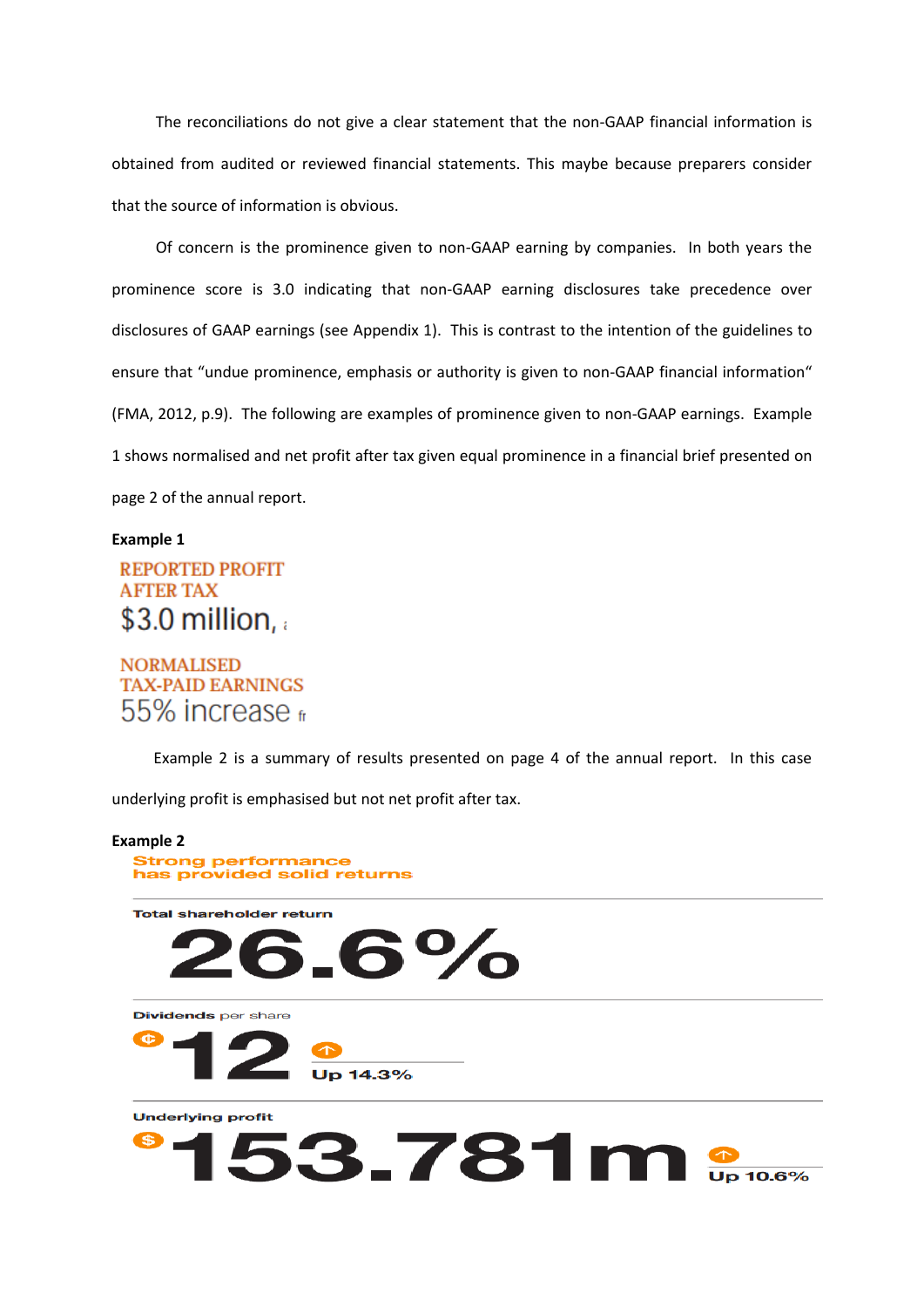Example 3 shows the first sentence of the chairman's report highlighting underlying and not audited

profit

# Example 3<br>CHAIRMAN'S REPORT

# Underlying profit broke the \$100m mark

I am delighted to report to you on another successful year of growth for the company.

### **6.0 Conclusion**

This study examines the impact of guidelines issued by New Zealand's Financial Market Authority in 2012 on the disclosure of non-GAAP earnings by listed companies.

We examine the non-GAAP earning disclosures applying a disclosure index that rates the quality of disclosures in accordance with presentation criteria set out in the guidelines. We focus on adjustments to audited net profit after tax for 2012 and 2013, the year before and after the guidelines were introduced.

The results show just under a quarter of New Zealand listed companies disclose adjusted NPAT earnings. The guidelines had little impact on the number of firms disclosing non-GAAP earnings.

There is no standardisation in the labelling of non-GAAP earnings. Six different names were used for non-GAAP earnings - with the most frequently used being underlying earnings. All labels were used consistently in the annual report.

All but two of the companies provided reconciliations as required by the guidelines. However transparency is affected by the lack of explanations of the adjustments, referencing of the adjustments to the financial statements, and the source of the financial information.

Non-GAAP earnings are regularly disclosed prominently in comparison to GAAP earnings suggesting that presentation requirements are necessary but need to be complied with.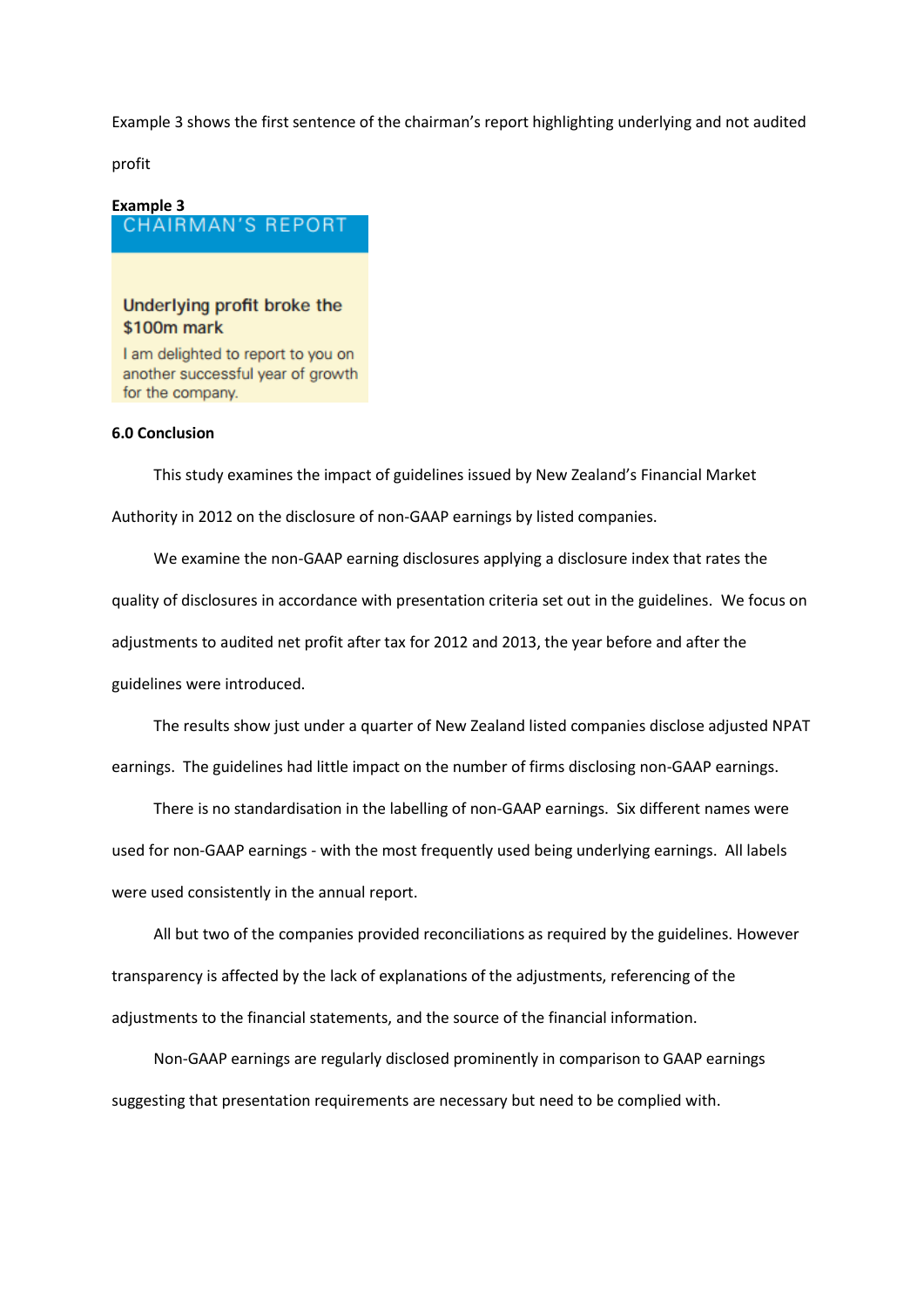In conclusion the implementation of the guidelines has had negligible impact on the frequency and quality of non-GAAP earnings disclosures. The results of this paper call for further investigation by the Financial Markets Authority of disclosure behaviour and ways to influence improvements.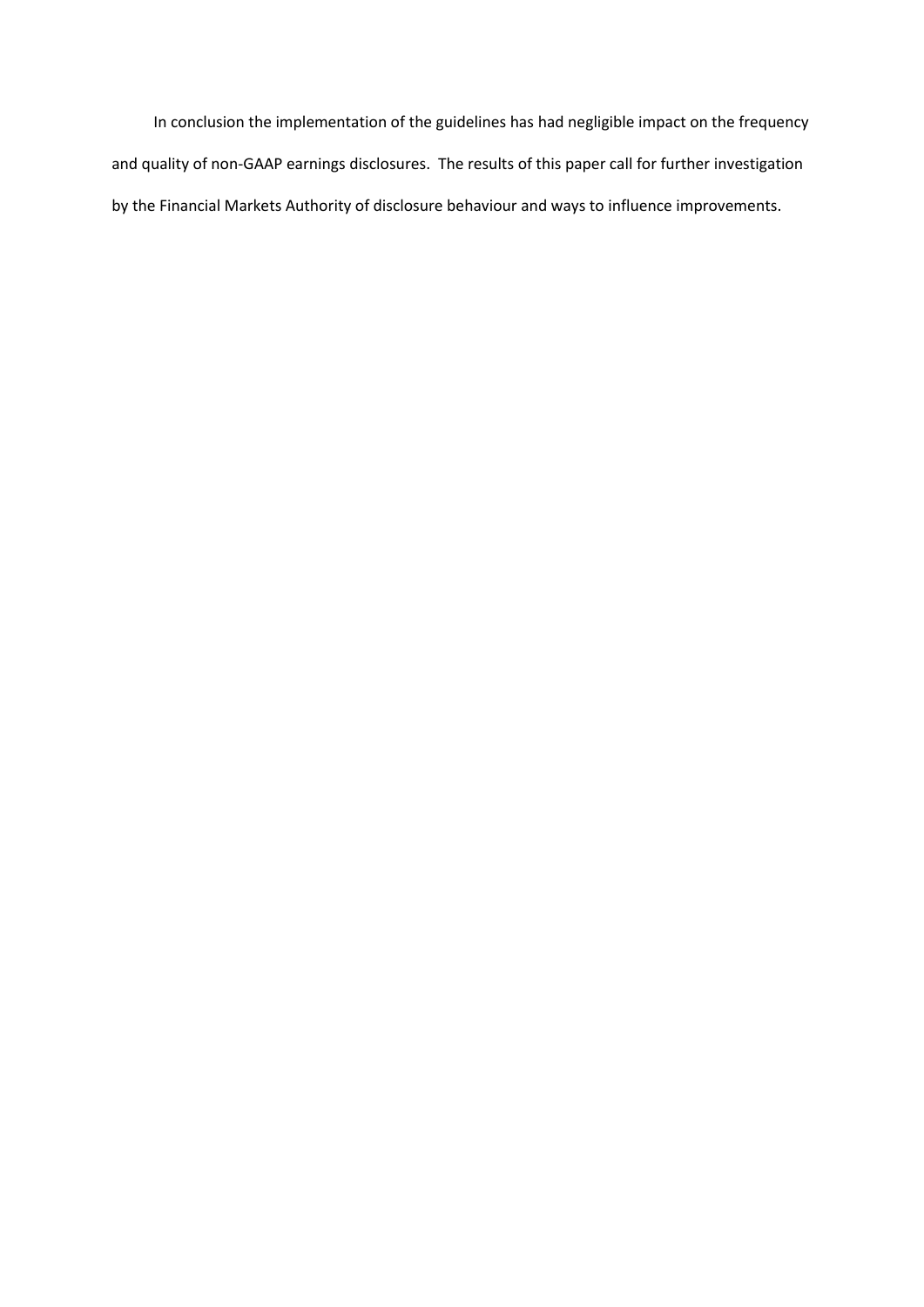## **Table 1 Population in 2013 and 2012**

|                                                                        | 2013 | %   | 2012 | %   |
|------------------------------------------------------------------------|------|-----|------|-----|
| NZX All Index companies in 2013                                        | 110  |     | 110  |     |
| Less US company using GAAP, overseas company, no<br>2013 Annual Report | -3   |     |      |     |
| Less US company using GAAP, overseas company, no<br>2012 Annual Report |      |     | $-3$ |     |
| Less companies listed in 2013                                          |      |     | -5   |     |
| Sub-total                                                              | 107  | 100 | 102  | 100 |
| <b>GAAP</b> companies                                                  | 83   | 78  | 78   | 76  |
| <b>Non-GAAP earnings companies</b>                                     | 24   | 22  | 24   | 24  |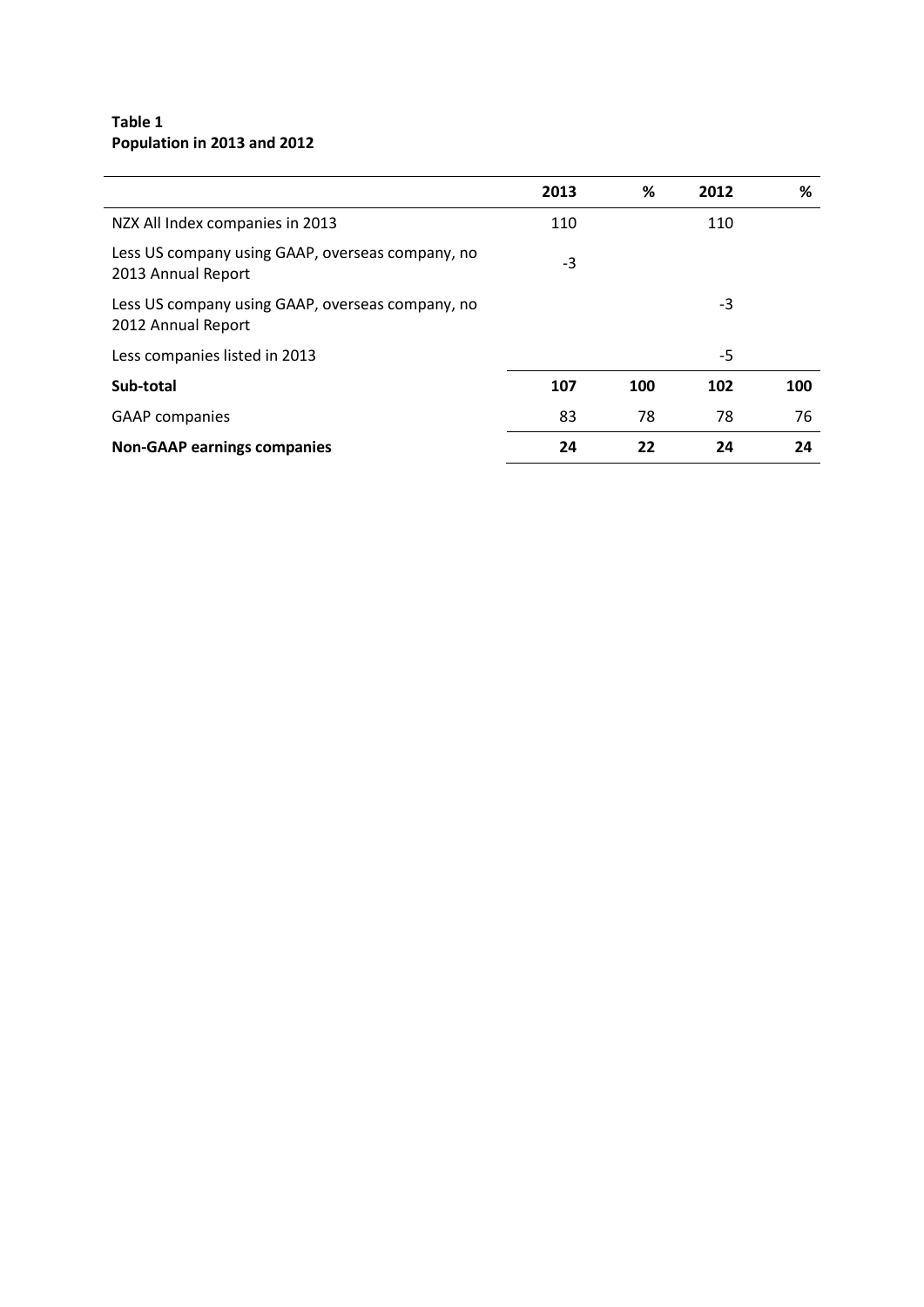## **Table 2 Descriptive Statistics**

|                                           |                   | <b>Mean</b>       | <b>Median</b> |         |           | <b>Standard Deviation</b> |                | <b>Maximum</b> | <b>Minimum</b> |              |
|-------------------------------------------|-------------------|-------------------|---------------|---------|-----------|---------------------------|----------------|----------------|----------------|--------------|
|                                           | 2013              | 2012              | 2013          | 2012    | 2013      | 2012                      | 2013           | 2012           | 2013           | 2012         |
| All annual reports (N)                    | 107               | 102               | 107           | 102     | 107       | 102                       | 107            | 102            | 107            | 102          |
| Market capitalisation (000)               | 612,236           | 493,821           | 189,553       | 160,167 | 1,013,114 | 852,947                   | 5,758,525      | 4,437,621      | 220            | 660          |
| Net profit after tax (000)                | 34,195            | 28,846            | 11,528        | 7,927   | 71,079    | 57,522                    | 337,000        | 311,000        | $-306,505$     | $-141,651$   |
| Leverage                                  | 0.50              | 0.51              | 0.42          | 0.43    | 0.52      | 0.68                      | $\overline{4}$ | $\overline{7}$ | $\mathbf 0$    | $\mathbf 0$  |
| <b>Non-GAAP earnings Companies</b><br>(N) | 24                | 24                | 24            | 4       | 24        | 24                        | 24             | 24             | 24             | 24           |
| Market capitalisation (000)               | 1,412,480         | 1,230,175         | 1,072,977     | 867,573 | 1,300,106 | 1,316,765                 | 4,088450       | 4,437,621      | 62,702         | 65,315       |
| Net profit after tax (000)                | 85,029            | 73,952            | 71,906        | 42,800  | 68,527    | 79,306                    | 238,000        | 311,000        | 1,894          | $-1,633$     |
| Leverage                                  | 0.48              | 0.49              | 0.47          | 0.50    | 0.16      | 0.19                      | $\mathbf{1}$   | $\mathbf{1}$   | $\mathbf 0$    | $\mathbf{0}$ |
| <b>Other Listed Companies (N)</b>         | 83                | 78                | 83            | 78      | 83        | 78                        | 83             | 78             | 83             | 78           |
| Market capitalisation (000)               | 380,841           | 267,251           | 113,991       | 82,462  | 781,715   | 464,075                   | 5,758,525      | 2,680,000      | 220            | 660          |
| Net profit after tax (000)                | 19,496            | 15,314            | 5,400         | 5,640   | 65,105    | 40,980                    | 337,000        | 198,767        | $-306,505$     | $-141,651$   |
| Leverage                                  | 0.51              | 0.52              | 0.41          | 0.40    | 0.58      | 0.77                      | $\overline{4}$ | $\overline{7}$ | $\mathbf 0$    | $\mathbf{1}$ |
| t-stat                                    |                   |                   |               |         |           |                           |                |                |                |              |
| Market capitalisation                     | 0.00<br>$(0.00)*$ | 0.00<br>$(0.00)*$ |               |         |           |                           |                |                |                |              |
| Net profit after tax                      | 0.03<br>$(0.00)*$ | 0.00<br>$(0.00)*$ |               |         |           |                           |                |                |                |              |
| Leverage                                  | 0.05<br>$(0.13)*$ | 0.18<br>$(0.12)*$ |               |         |           |                           |                |                |                |              |

**Notes:** Leverage is measured as the ratio of total liabilities to total assets \*Non-parametric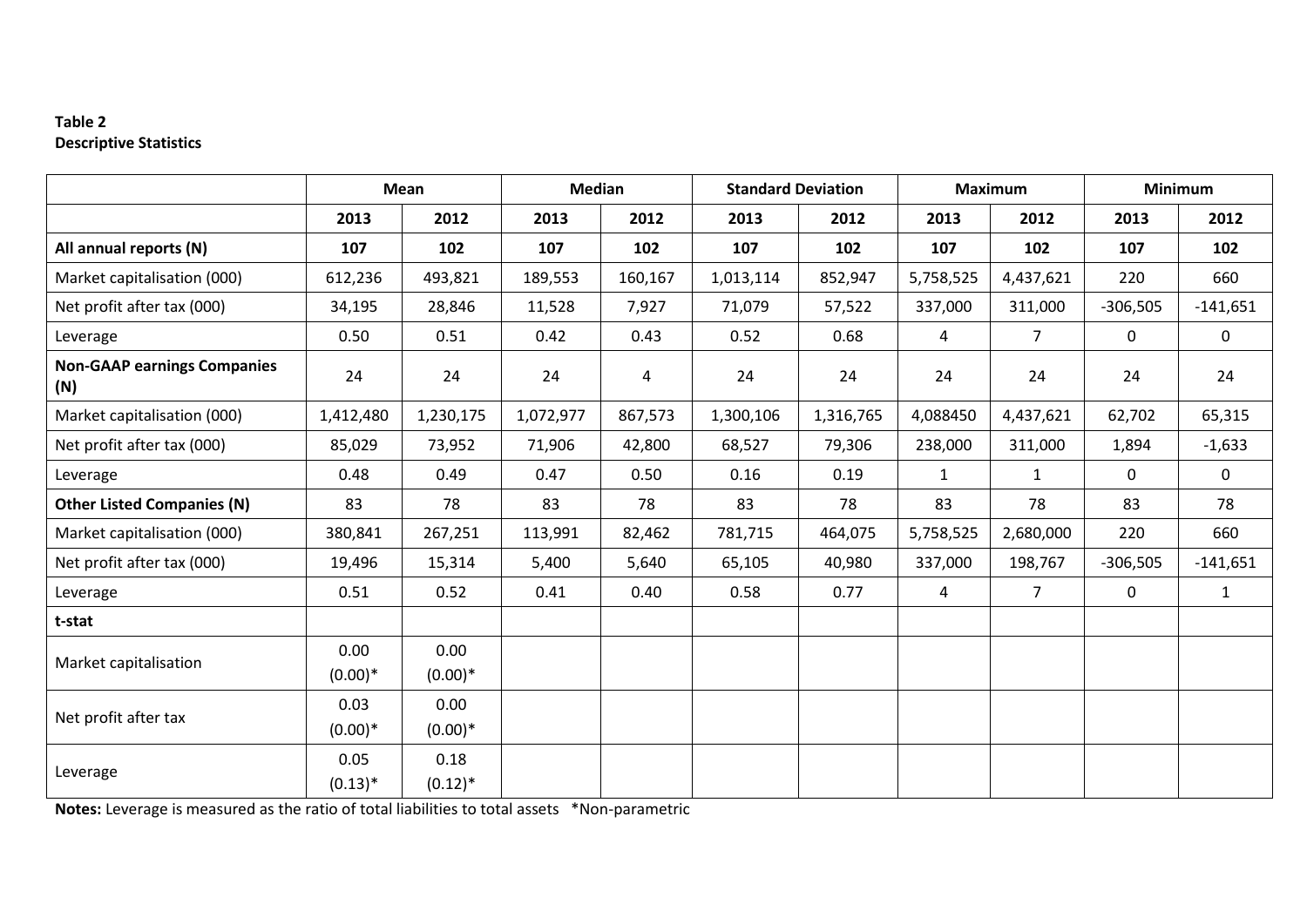| Year  | <b>NGE Reporting</b><br><b>NGE Higher than</b><br><b>NPAT</b> |                       | <b>NGE Negates a Loss</b> |               | <b>NGE Negates an</b><br><b>Earnings Decrease</b> |                                       | <b>NGE Negates a Missed</b><br><b>Analyst Forecast</b> |                |
|-------|---------------------------------------------------------------|-----------------------|---------------------------|---------------|---------------------------------------------------|---------------------------------------|--------------------------------------------------------|----------------|
|       | <b>NGE</b><br>Reports                                         | $NGE_t$ ><br>$NPAT_t$ | $NPAT_t < 0^A$            | $NGE_t > 0^B$ | $NPAT_t <$<br>$NPATH_{t-1}$ <sup>C</sup>          | $NGE_t$<br>$NPATH_{t-1}$ <sup>D</sup> | $NPAT_t < AF_t$<br>E                                   | $NGE_t > AF_t$ |
| 2013  | 24                                                            | 12                    | 0                         | 0             | 7                                                 | 2                                     | 7                                                      | 1              |
| 2012  | 24                                                            | 13                    | 1                         | 1             | 6                                                 | $\overline{2}$                        | 10                                                     | 6              |
| Total | 48                                                            | 25                    |                           | 1             | 13                                                | 4                                     | 17                                                     | 7              |
| %     |                                                               | 52%                   |                           | 100%          |                                                   | 31%                                   |                                                        | 41%            |

## **Table 3 Comparing Non-GAAP Earnings to Strategic Benchmarks (N=48)**

Notes: NGE<sub>t</sub> is the non-GAAP earnings in current year, NPAT<sub>t</sub> is the NZ GAAP earnings in current year, NPAT<sub>t-</sub> 1, is the NZ GAAP earnings in the prior year, AF is the average analyst forecast for the current year's profit.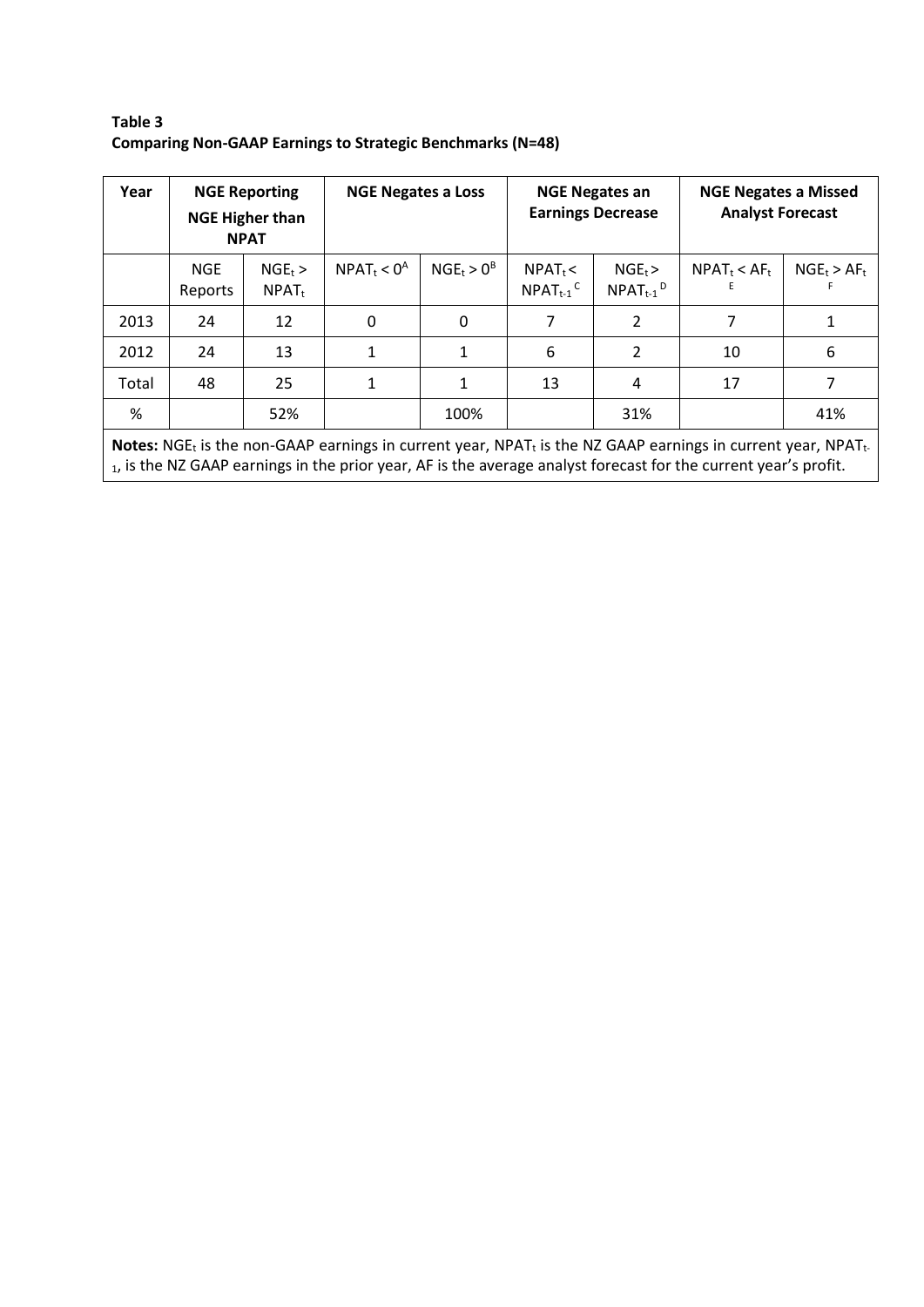# **Table 4 Disclosure Scores**

| <b>Companies</b>    | 2013           | 2012           | <b>Difference</b> |
|---------------------|----------------|----------------|-------------------|
| 1                   | 6              | 7              | -1                |
| $\overline{2}$      | 7              | 7              | 0                 |
| 3                   | 7              | 6              | 1                 |
| 4                   | Not NGE        | 4              | N/A               |
| 5                   | 6              | 6              | 0                 |
| 6                   | 5              | 6              | $-1$              |
| $\overline{7}$      | 8              | 7              | $\mathbf{1}$      |
| 8                   | 6              | 5              | $\overline{1}$    |
| 9                   | 6              | 6              | $\overline{0}$    |
| 10                  | Not NGE        | 4              | N/A               |
| 11                  | 4              | 4              | 0                 |
| 12                  | 6              | 6              | 0                 |
| 13                  | 3              | Not NGE        | N/A               |
| 14                  | 6              | 6              | 0                 |
| 15                  | 6              | 5              | 1                 |
| 16                  |                | Listed in      |                   |
|                     | 7              | 2013           | N/A               |
| 17                  | 5              | 5              | 0                 |
| 18                  | $\overline{7}$ | Not NGE        | N/A               |
| 19                  | 8              | 8              | 0                 |
| 20                  | 5              | 5              | 0                 |
| 21                  | $\overline{7}$ | $\mathbf{1}$   | 6                 |
| 22                  | Not NGE        | 6              | N/A               |
| 23                  | 7              | $\overline{7}$ | 0                 |
| 24                  | 8              | 8              | 0                 |
| 25                  | 6              | 7              | $-1$              |
| 26                  | 5              | 5              | 0                 |
| 27                  | $\overline{7}$ | 6              | 1                 |
| N                   | 24             | 24             | t-stat            |
| Mean Score          | 6.17           | 5.71           | p-value 0.11      |
| Std Dev             | 1.24           | 1.52           |                   |
| <b>Median Score</b> | 6.00           | 6.00           |                   |
| Sum                 | 148            | 137            |                   |
| Max                 | 8              | 8              |                   |
| Min                 | 3              | $\overline{1}$ |                   |

Note: Maximum score potential is 17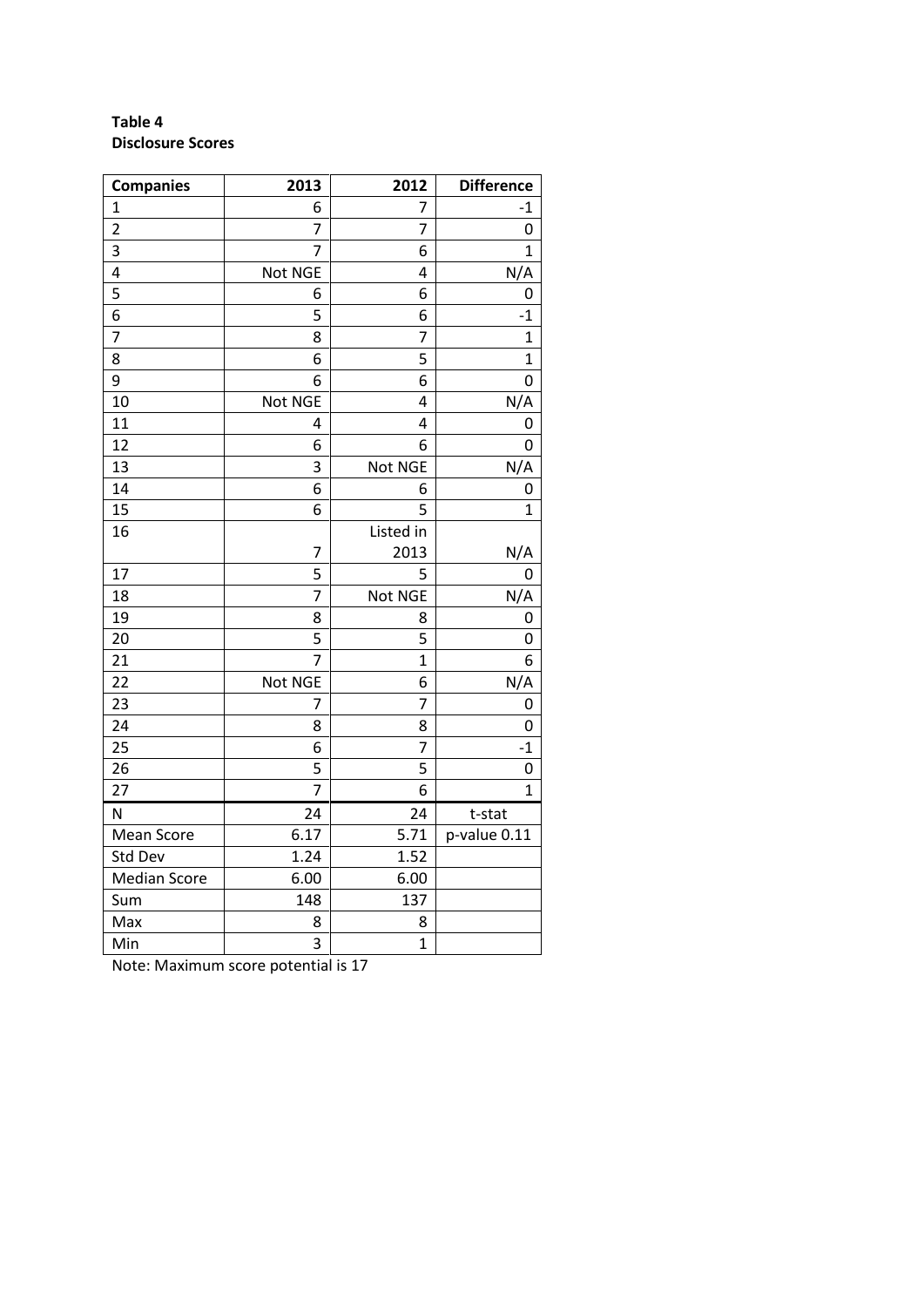| <b>Criteria</b>                                          |         | Yes  |      | <b>No</b>    |  |
|----------------------------------------------------------|---------|------|------|--------------|--|
|                                                          | 2013    | 2012 | 2013 | 2012         |  |
| Directors justification                                  | 12      | 10   | 12   | 14           |  |
| Labelled                                                 | 24      | 24   | 0    | 0            |  |
| Narrative explanation of calculations                    | 7       | 5    | 17   | 19           |  |
| <b>Reconciliation with GAAP financials</b>               | 22      | 20   | 2    | 4            |  |
| Consistent approach                                      | 23      | 23   | 1    | $\mathbf{1}$ |  |
| Comparatives of non-GAAP adjustment                      | 22      | 20   | 2    | 4            |  |
| Unbiased                                                 | 14      | 14   | 10   | 10           |  |
| Not using the term "one-off"                             | 19      | 17   | 5    | 7            |  |
| Derived from audited or reviewed financial<br>statements | 5       | 4    | 19   | 20           |  |
|                                                          | Average |      |      |              |  |
|                                                          | 2013    | 2012 |      |              |  |
| Lack of prominence*                                      | 3.04    | 3.00 |      |              |  |
| t-stat p-value                                           |         | 0.41 |      |              |  |

# **Table 5 Summary of Disclosure Index Scores by Category**

\*Possible scores are from 1 to 5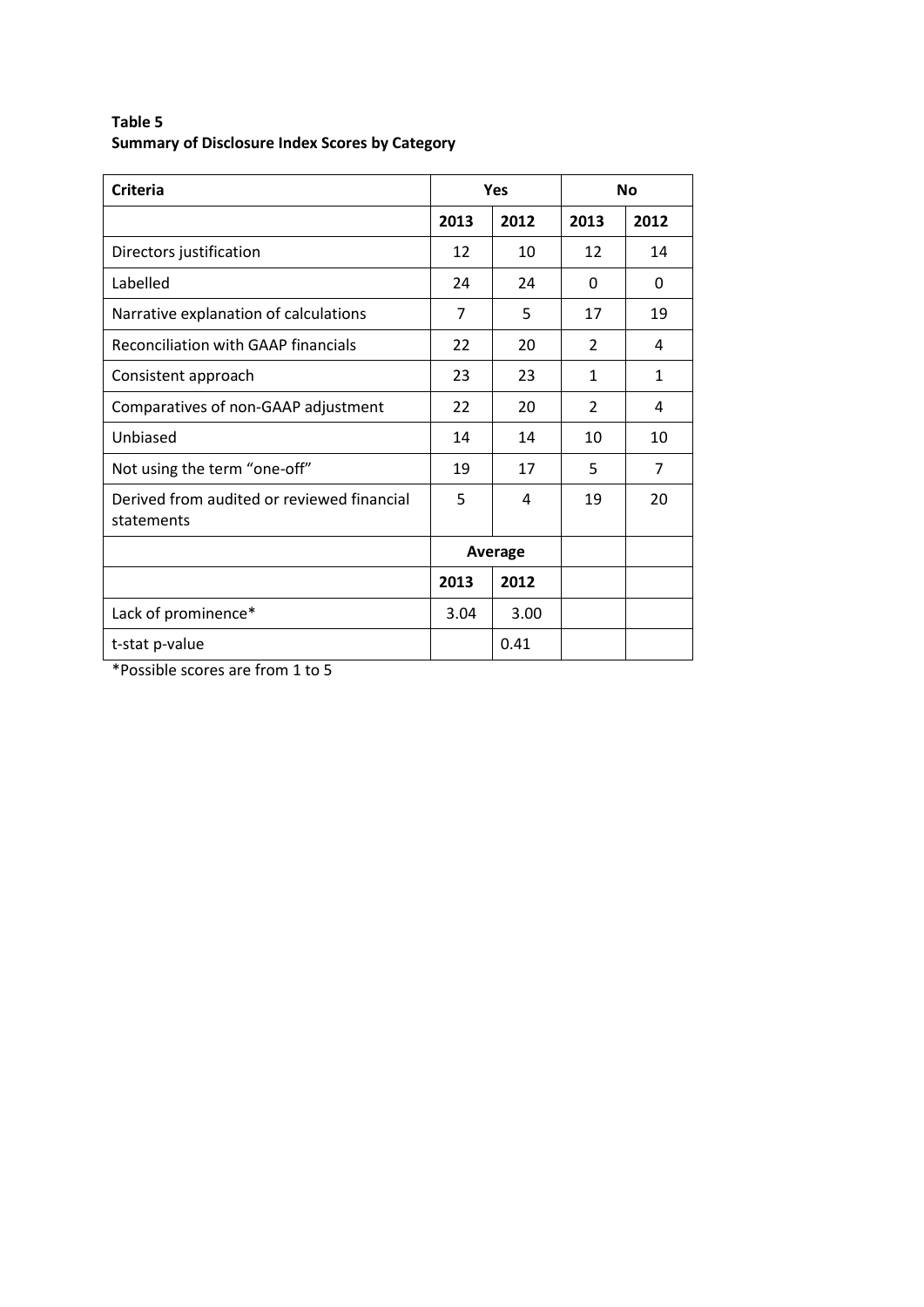## **Appendix 1 Disclosure Index**

|                                |                                               | Coding                                                             | Reference               |
|--------------------------------|-----------------------------------------------|--------------------------------------------------------------------|-------------------------|
| <b>Directors Justification</b> | Directors must provide a statement of why the | <b>Disclosure Score</b>                                            | Webber et al. (2013)    |
|                                | non-GAAP information is useful to investors.  | $1 = Yes$ ; $0 = No$                                               |                         |
|                                |                                               | Sub-coding                                                         |                         |
|                                |                                               | Code statements. The statements can cover more than one of the     |                         |
|                                |                                               | categories below:                                                  |                         |
|                                |                                               | better measure of operations or more indicative of core            |                         |
|                                |                                               | business results                                                   |                         |
|                                |                                               | 2 useful to investors and/or other users<br>2.                     |                         |
|                                |                                               | used by management for internal purposes<br>3.                     |                         |
|                                |                                               | improves consistency and/or comparability<br>4.                    |                         |
|                                |                                               | used for assign dividend distribution and debt covenant<br>5.      |                         |
|                                |                                               | requirements                                                       |                         |
|                                |                                               | No justification<br>6.                                             |                         |
|                                |                                               | Other<br>7.                                                        |                         |
| Lack of Prominence             | Non-GAAP information must not be disclosed in | Disclosure score 1 to 5                                            | Entwistle et al. (2006) |
|                                | such a way to give it undue prominence,       | 1. Appearance in headline: Non-GAAP earnings in a headline of the  | and FMA(2012)           |
|                                | emphasis or authority                         | directors' report and management commentary (press release)        |                         |
|                                |                                               | but NOT GAAP earnings.                                             |                         |
|                                |                                               | Appearance in graphical presentation: Non-GAAP earnings is<br>2.   |                         |
|                                |                                               | reported in a graphic in directors report and management           |                         |
|                                |                                               | commentary (press release) but NOT GAAP earnings.                  |                         |
|                                |                                               | Pro Forma dominates: Discussion of non-GAAP earnings clearly<br>3. |                         |
|                                |                                               | takes precedence over GAAP earnings. These include:                |                         |
|                                |                                               | 3.1 where non-GAAP earnings is mentioned in the first page         |                         |
|                                |                                               | of the directors or management commentary (first                   |                         |
|                                |                                               | paragraph of the press release) but NOT GAAP earnings,             |                         |
|                                |                                               | or                                                                 |                         |
|                                |                                               | 3.2 where commentary on performance given throughout               |                         |
|                                |                                               | the directors report and management commentary                     |                         |
|                                |                                               | (press release) relates primarily to non-GAAP earnings             |                         |
|                                |                                               | with few comments on GAAP earnings, or                             |                         |
|                                |                                               | GAAP earnings is presented but not commented in<br>$3.3^{\circ}$   |                         |
|                                |                                               | directors or management commentary (press release),                |                         |
|                                |                                               | or                                                                 |                         |
|                                |                                               | 3.4 GAAP profit figure and reconciliation ARE NOT contained        |                         |
|                                |                                               | in the directors or management commentary (press                   |                         |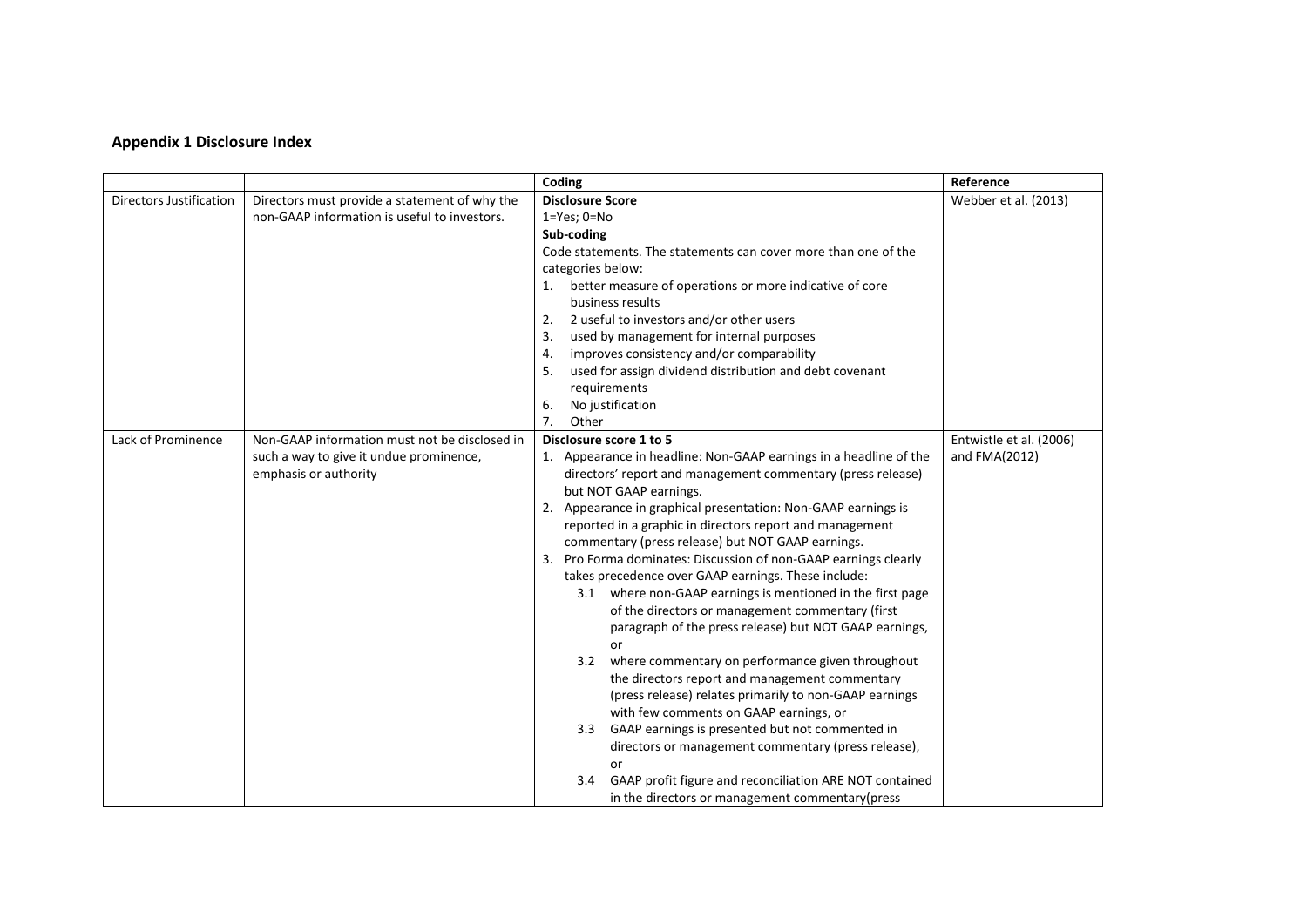|                       |                                                 | release)                                                               |
|-----------------------|-------------------------------------------------|------------------------------------------------------------------------|
|                       |                                                 | GAAP and non-GAAP earnings are equally prominent: Discussion<br>4      |
|                       |                                                 | of both measures is mentioned at the same rate. For example,           |
|                       |                                                 | whenever a pro forma measure is mentioned, the equivalent              |
|                       |                                                 | GAAP measure is also mentioned.                                        |
|                       |                                                 | GAAP dominates: Discussion of GAAP earnings clearly take<br>5          |
|                       |                                                 | precedence over non-GAAP earnings. These include                       |
|                       |                                                 | 5.1 where GAAP earnings is mentioned in first page in the              |
|                       |                                                 | directors or management commentary (first paragraph                    |
|                       |                                                 | of the press release) but NOT non-GAAP earnings, or                    |
|                       |                                                 | 5.2 where commentary on performance given throughout                   |
|                       |                                                 | the directors report and management                                    |
|                       |                                                 | commentary(press release) relates primarily to GAAP                    |
|                       |                                                 | earnings with few comments on non-GAAP earnings, or                    |
|                       |                                                 | Non-GAAP earnings is presented but not commented in<br>5.3             |
|                       |                                                 | directors or management commentary. (press release),                   |
|                       |                                                 | or                                                                     |
|                       |                                                 | GAAP profit figure and reconciliation ARE contained in<br>5.4          |
|                       |                                                 | the directors or management commentary (press                          |
|                       |                                                 | release)                                                               |
| Labelled              | Non-GAAP information has to be labelled to      | <b>Disclosure Score</b>                                                |
|                       | clearly differentiate it from GAAP information. | 1=Yes-non-GAAP labelled consistently; otherwise 0                      |
|                       |                                                 | Sub-coding                                                             |
|                       |                                                 | Classify the terminology given to the non-GAAP earnings figure         |
|                       |                                                 | Non-GAAP earnings<br>1.                                                |
|                       |                                                 | 2.<br>Core earnings                                                    |
|                       |                                                 | 3.<br>Adjusted earnings                                                |
|                       |                                                 | Underlying earnings<br>4.                                              |
|                       |                                                 | 5.<br>Earnings after adjustments                                       |
|                       |                                                 | Normalised<br>6.                                                       |
|                       |                                                 | <b>Other Label</b><br>7.                                               |
|                       |                                                 | Label used consistently Yes/No                                         |
| Narrative Explanation | How the non-GAAP financial information is       | <b>Disclosure Score</b>                                                |
| of Calculation        | calculated must be explained                    | 1=Yes if calculation is explained; otherwise 0 explained               |
|                       |                                                 | Sub-coding                                                             |
|                       |                                                 | Classify how the explanation was given:                                |
|                       |                                                 | Explanation within narrative of directors or management                |
|                       |                                                 | commentary(press release)                                              |
|                       |                                                 | Explanation within narrative plus support from director internal<br>2. |
|                       |                                                 | policy Explanation in footnote                                         |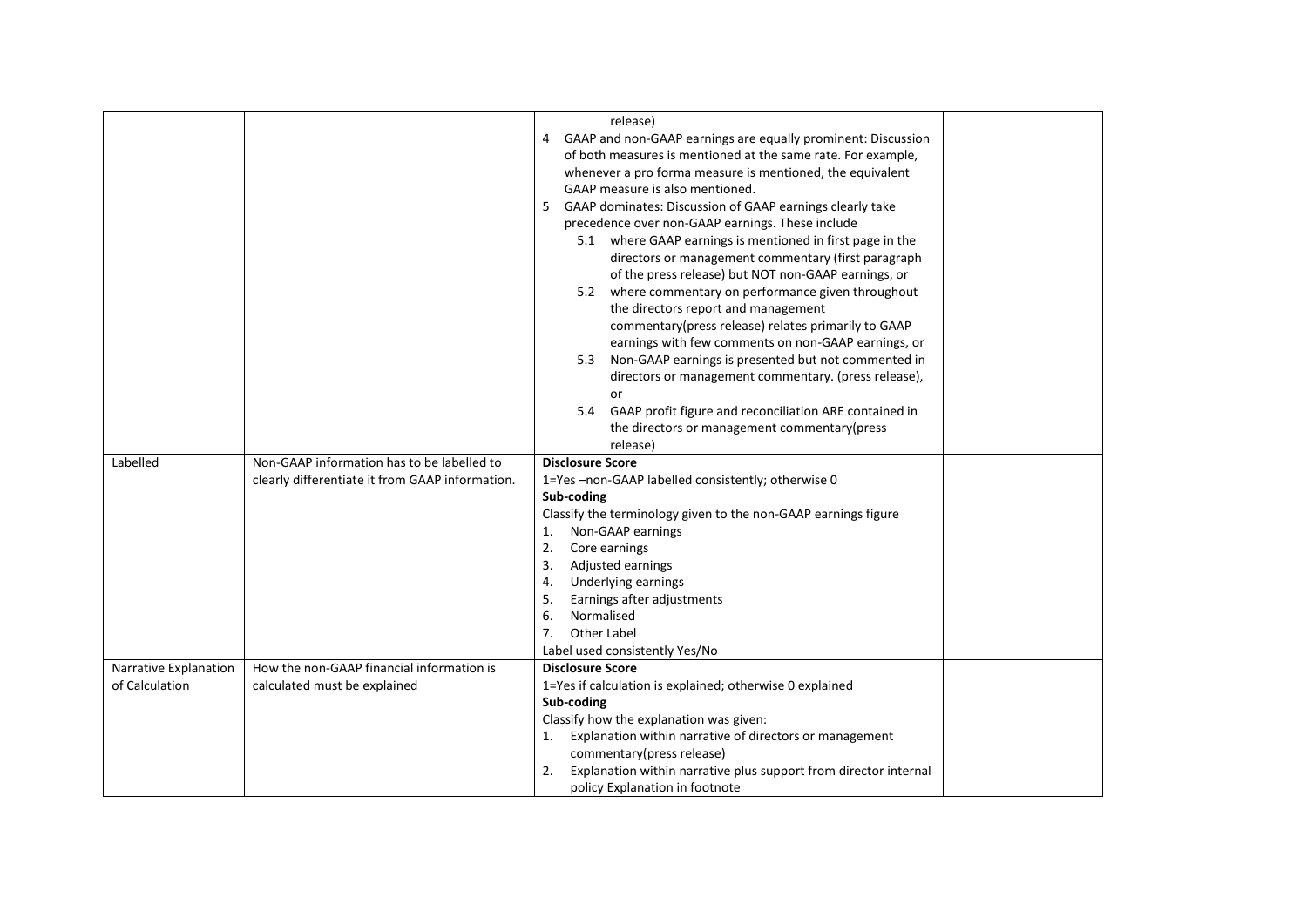|                                                      |                                                                                                                                                    | <b>Explanation by footnote</b><br>3.                                                                                                                                                                                                                                                                                                        |                |
|------------------------------------------------------|----------------------------------------------------------------------------------------------------------------------------------------------------|---------------------------------------------------------------------------------------------------------------------------------------------------------------------------------------------------------------------------------------------------------------------------------------------------------------------------------------------|----------------|
| <b>Reconciliation with</b><br><b>GAAP financials</b> | A reconciliation of non-GAAP and GAAP<br>information is to be disclosed.                                                                           | <b>Disclosure Score</b><br>1=Yes if reconciliation is given explained; 0= if no reconciliation<br>Sub-coding<br>Side by side<br>Move from GAAP to non-GAAP showing the adjustments<br>2.<br>Move from non-GAAP to GAAP showing the adjustments<br>3.<br>Other<br>4.                                                                         | Marques (2010) |
|                                                      | Significant adjustments need to be disclosed<br>separately and linked to the financial<br>statements or an explanation of how it is<br>calculated. | <b>Disclosure Score</b><br>1=Yes if adjustments can be identified in the financial statements or<br>calculation shown; otherwise 0                                                                                                                                                                                                          |                |
| <b>Consistent Approach</b>                           | A consistent approach to the calculation of non-<br>GAAP information is to be applied.                                                             | <b>Disclosure Score</b><br>1 = Same adjustments as prior year, otherwise, 0                                                                                                                                                                                                                                                                 |                |
| Non-GAAP<br>Adjustments                              | Comparative information to also be adjusted                                                                                                        | <b>Disclosure Score</b><br>$1 = Yes, 0 = No$                                                                                                                                                                                                                                                                                                |                |
| Unbiased                                             | Non-GAAP adjustments should not<br>over(under)state good(bad) news.                                                                                | <b>Disclosure Score</b><br>1=Neutral: non-gaap earning presented in an unbiased way in<br>reference to company performance.<br>0=Good news: non-gaap earnings presented in a positive way in<br>reference to the company's performance<br>0=Bad news: non-gaap earning presented in a negative in reference<br>to the company's performance |                |
| Use of term "one-off"                                | Non-GAAP adjustments are not to be referred<br>to as "one-off" if they have occurred in the past<br>and are likely to occur in the future.         | <b>Disclosure Score</b><br>1=Recurring items are not referred to as "one-off" items, 0<br>otherwise                                                                                                                                                                                                                                         |                |
| Derived from audited<br>or reviewed financial        | A clear statement is to be made if non-GAAP<br>financial information is obtained from audited<br>or reviewed financial statements                  | <b>Disclosure Score</b><br>1= a clear statement as to audited or reviewed financial information,<br>otherwise, 0                                                                                                                                                                                                                            |                |
|                                                      |                                                                                                                                                    |                                                                                                                                                                                                                                                                                                                                             |                |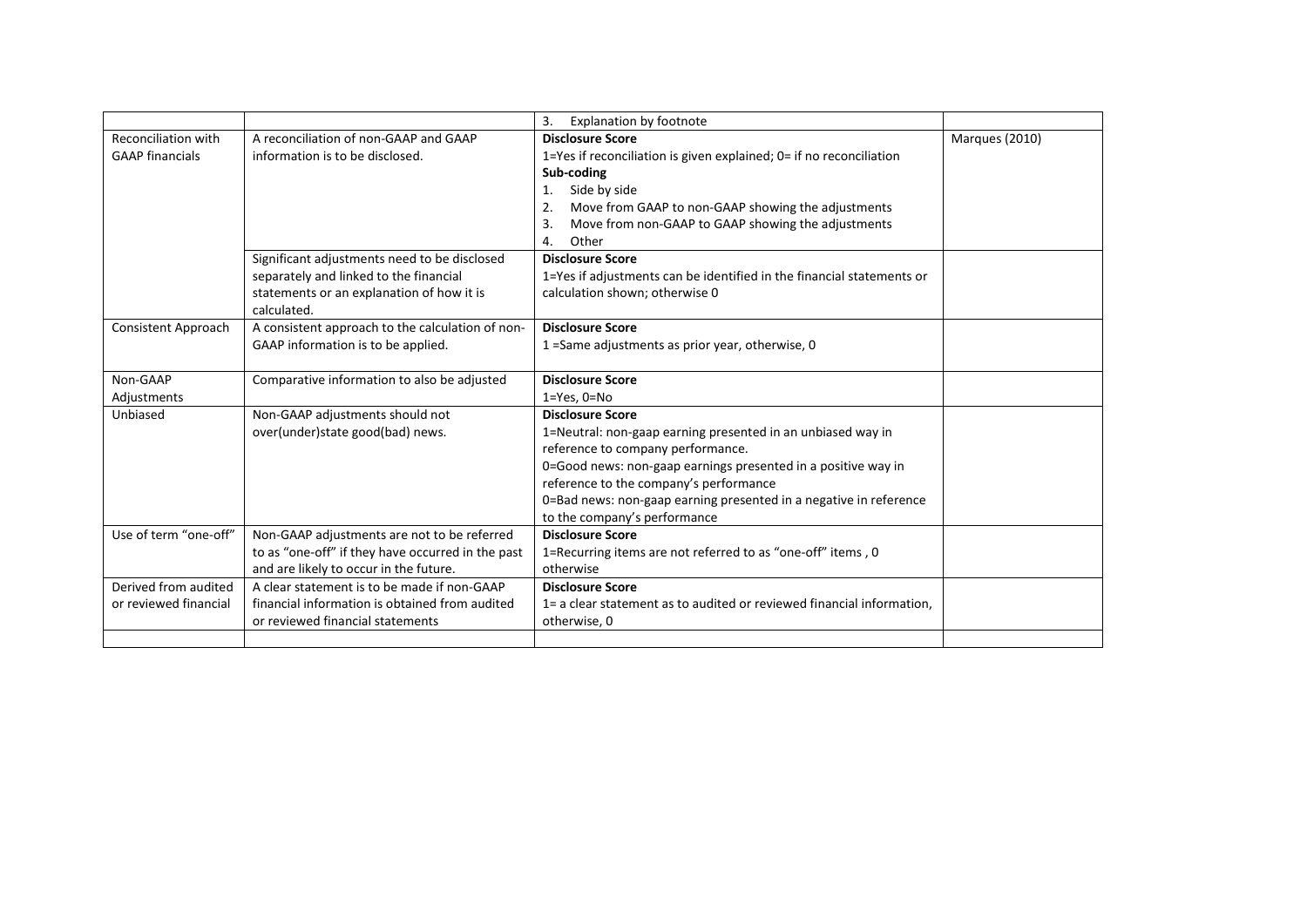#### **References**

Australian Securities and Investment Commission (2011), Disclosing non-IFRS information. available at[: http://www.asic.gov.au/asic/pdflib.nsf/LookupByFileName/rg230-published-9](http://www.asic.gov.au/asic/pdflib.nsf/LookupByFileName/rg230-published-9-december-2011.pdf/$file/rg230-published-9-december-2011.pdf) [december-2011.pdf/\\$file/rg230-published-9-december-2011.pdf](http://www.asic.gov.au/asic/pdflib.nsf/LookupByFileName/rg230-published-9-december-2011.pdf/$file/rg230-published-9-december-2011.pdf) (accessed 13 March 2014).

Barth, M., Gow, I. & Taylor, D. (2012). Why do pro forma and street earnings not reflect changes in gaap? Evidence from SFAS 123R. *Review of Accounting Studies,* 17*,* 526-562.

Baumaker, M. Biggs, P., McVay, S. E., & Pierce, J. (2014). The disclosure of non-gaap earnings following regulation G: An analysis of transitory gains. *Accounting Horizon*, 28 (*1*), 77-92.

Bhattacharya, N., Black, E., Christensen, T. & Larson, C. (2003). Assessing the relative informativeness and permanence of pro forma earnings and gaap operating earnings. *Journal of Accounting and Economics, 36*, 285-319.

Black, D. E. & Christensen, T. (2009). US managers' use of 'pro forma' adjustments to meet strategic earning targets. *Journal of Business Finance and Accounting,* 36 (*3*)*,* 297-326.

Black, D. E., Black, E. L., Christensen, T. & Heninger, W. G. (2012). Has the regulation of pro forma reporting in the US changed investors' perceptions of pro forma earnings disclosures? *Journal of Business Finance and Accounting,* 39 (*7*)*,* 876-904.

Brown, L. and Sivakumar, K. (2003). Comparing the relevance of two operating income measures. *Review of Accounting Studies, 8*, 561-572.

Botosan, C. A. (1997). Disclosure level and the cost of equity capital. The Accounting Review, 72(*3*), 323–349.

Botosan, C. A. (2004). Discussion of a framework for the analysis of firm risk communication. *The International Journal of Accounting*, 39, 289–295.

Bowen, R., Davis, A. and Matsumoto, D. (2005)[. Emphasis on pro forma versus gaap](http://reactions./) earnings [in quarterly press releases: Determinants, SEC intervention, and market reactions](http://reactions./). *The Accounting Review*, *80*(4), 1011-1038.

Clatwothy, M. & Jones, M. J. (2003). Financial reporting of good news and bad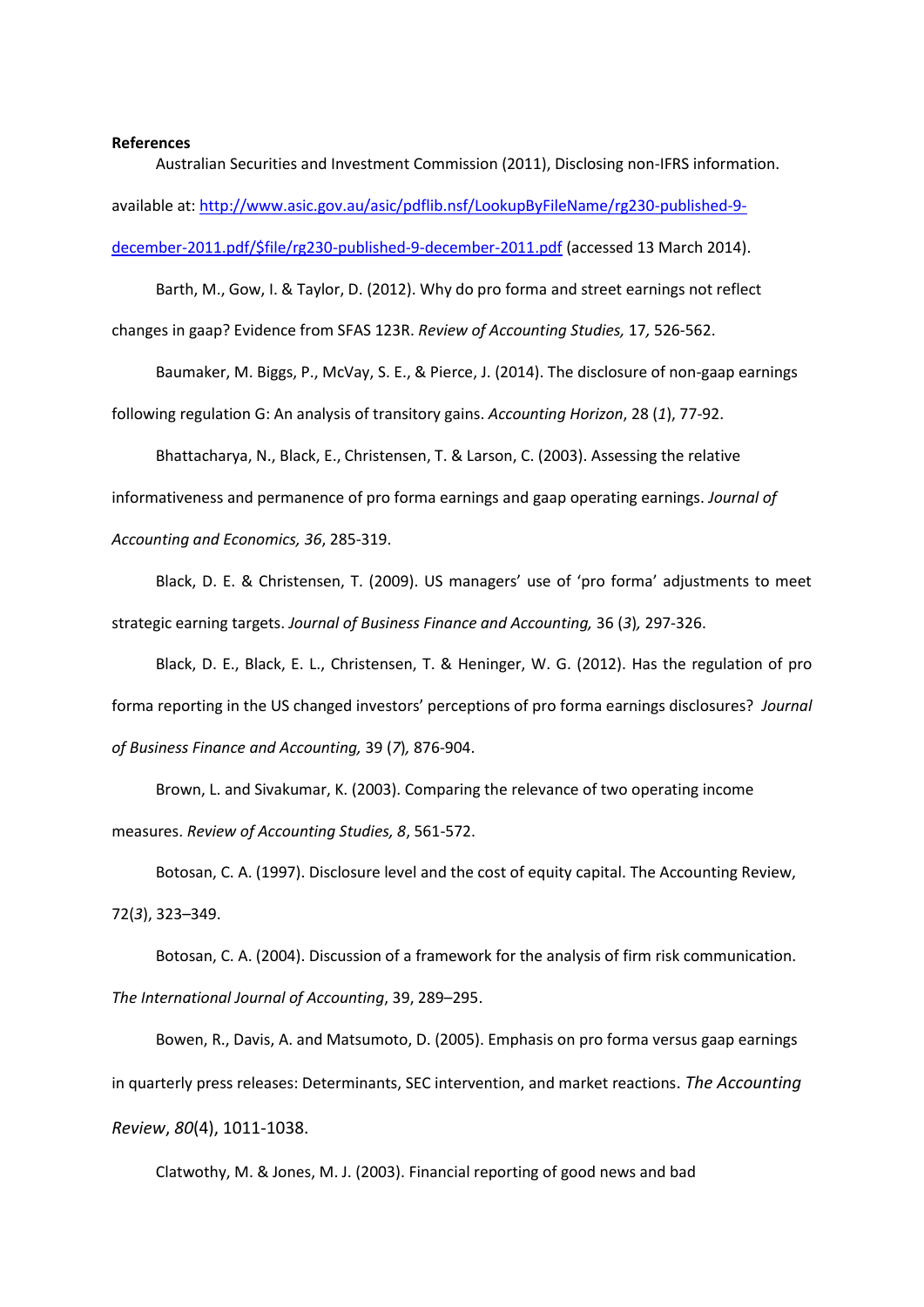news: evidence from accounting narratives. *Accounting and Business Research*, 33 (*3*), 171-185.

Entwistle, G. M.Feltham< G. D. and Mbagwu, C. (2006). Financial reporting and the reporting of pro forma earnings. *Accounting Horizons*, 20 (*1*), 39-55.

European Securities and Markets Authority. (2014). ESMA guidelines on alternative measures. Retrieved from [http://www.esma.europa.eu/content/ESMA-Guidelines-Alternative-Performance-](http://www.esma.europa.eu/content/ESMA-Guidelines-Alternative-Performance-Measures)**[Measures](http://www.esma.europa.eu/content/ESMA-Guidelines-Alternative-Performance-Measures)** 

Financial Markets Authority. (2012). Guidance note: Disclosing non-gaap financial information. Retrieved from http://www.fma.govt.nz/media/1027578/guidance\_note\_-\_disclosing\_nongaap\_financial\_information.pdf.

Heflin,F and Hsu, C. (2008). The impact of SEC's regulation on non-gaap disclosures. *Journal of Accounting and Economics, 46, 349-365.* 

Hooks, J. & van Staden. C. J. (2011). Evaluating environmental disclosures: The relationship between quality and extent measures. *The British Accounting Review*, 43, 200–213.

Kolev, Marquardt and McVay, (2008). SEC scrutiny and the evolution of non-gaap reporting. *The Accounting Review, 83 (*1), 157-184.

Lougee, B. & Marquardt, C. (2004). Earnings informativeness and strategic disclosure: An empirical examination of "non-GAAP" earnings". *The Accounting Review, 79*(3), 769-795.

Marques, A. (2010). Disclosure strategies among S&P 500 firms: Evidence on the disclosure of non-GAAP financial measures and financial statements in earnings press releases. *British Accounting Review,* 42, 19-131.

Rainsbury, E., Hart, C. and Buranavityawut, N. (2013). Non-GAAP earnings disclosures in New Zealand. *Pacific Accounting Review,* forthcoming*.* 

Securities and Exchange Commission. (2003) Regulation G: Final Rule: Conditions for use of non-gaap financial measures. Retrieved form<http://www.sec.gov/rules/final/33-8176.htm>